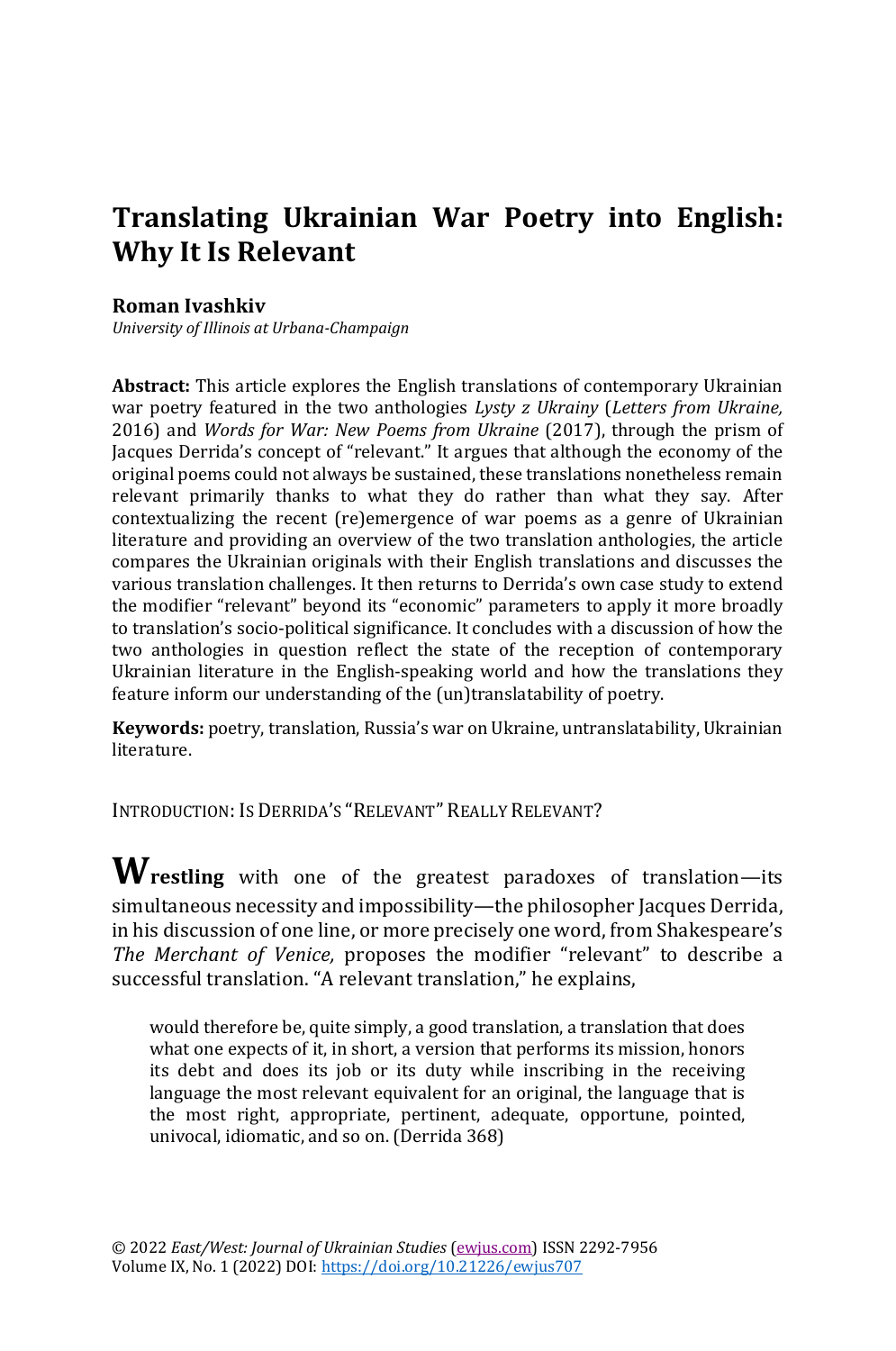Such a translation, according to Derrida, would depend on the "most appropriating and the most appropriate economy," premised on the two criteria: property and quantity. Comparable to content and form, property and quantity imply, respectively, "proper meaning" and a measurement of what it takes to effectively "transport it [i.e., meaning] home" (Derrida 369).

In this article I discuss English translations of contemporary Ukrainian war poetry through the prism of Derrida's concept of "relevant" to argue that although the economy of the original poems could not always be sustained, the translations nonetheless remain relevant, primarily thanks to what they do rather than because of what they say. After contextualizing the recent (re)emergence of war poems as a genre of Ukrainian literature and providing an overview of two translation anthologies, *Lysty z Ukrainy* (*Letters from Ukraine,* 2016) and *Words for War: New Poems from Ukraine*  (2017)*,* I compare the Ukrainian originals with their English translations and address the various translation challenges. I then return to Derrida's own case study and extend the modifier "relevant" beyond its "economic" parameters to apply more broadly to the translation's socio-political significance. I conclude by looking at how the two anthologies in question reflect the state of the reception of contemporary Ukrainian literature in the English-speaking world and how the translations they feature inform our understanding of the (un)translatability of poetry.

HOW UKRAINIANS ENDED UP WRITING WAR POETRY AGAIN

In 2014, the Ukrainian Revolution of Dignity, also known as the Euromaidan, ousted the pro-Russian president Viktor Ianukovych and his increasingly unpopular corrupt government after he refused, despite public promises, to sign the association agreement with the European Union and ruthlessly suppressed the initially peaceful student rally in Kyiv by pitting riot police against unarmed protestors. Unlike the Orange Revolution of 2004-05, when millions of Ukrainians took to the streets to protest the rigged vote (Ianukovych's first and failed attempt to secure the presidency), the Euromaidan resulted in violence and civilian casualties. More than one hundred people (now remembered as "The Heavenly Hundred") were killed, and many more injured, as the Euromaidan strove—yet again—to steer Ukraine onto the pro-European, pro-democratic reform track. Disgruntled that, geopolitically, Ukraine was gravitating toward Europe and away from its post-Soviet sphere of influence, Russia retaliated in March 2014 by first invading Ukraine's Crimea and then by holding a "referendum at gunpoint" there to annex the peninsula in blatant violation of international law (Bureau of Conflict and Stabilization Operations). In April 2014, with the help of local insurgents, mercenaries, and, as it soon became obvious, its regular armed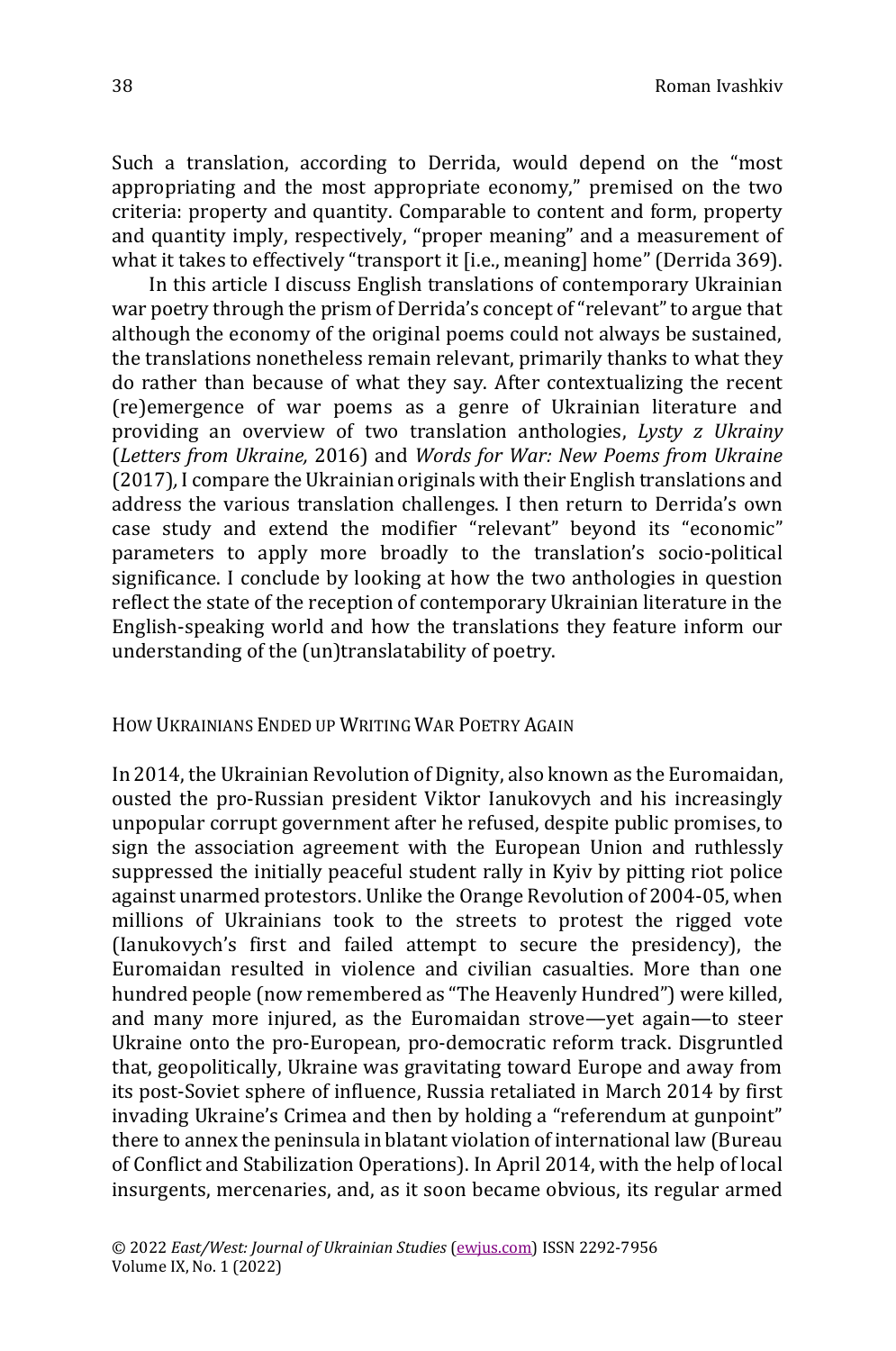forces, Russia also occupied parts of eastern Ukrainian Donetsk and Luhansk regions, known as the Donbas, where due to centuries of anti-Ukrainian colonial policies the majority of people speak Russian (Ministry of Foreign Affairs, fact 8). Falsely presenting the Euromaidan Revolution as a "nationalist coup" and insisting, despite overwhelming evidence of the Russian military presence (Gilmore), that the Donbas conflict is a "civil war," Russian officials claim that Russia's interests lie in "protecting" the Russianspeaking population (Zerkal). As of 2021, Russia's war on Ukraine has lasted seven years and, according to the report of the United Nations Office of the High Commissioner for Human Rights has claimed well over 13,000 lives (4, 8).

The international community responded to this twenty-first-century catastrophe in eastern Europe by repeatedly expressing its grave concern, introducing sanctions against Russia, assisting Ukraine financially, providing military equipment and training to Ukraine, and by trying, albeit unsuccessfully, to mediate negotiations. Ukraine responded by fighting back to prevent further Russian invasion of other eastern and southern Ukrainian cities/regions, sacrificing human lives on a daily basis to preserve its sovereignty and territorial integrity. It also attempted, though not always effectively, to counter Russia's outrageous propaganda and outright lies about the war by telling its own story, which in addition to government reports and fact-based journalism included art, film, museum exhibitions, performances, monuments, and literature.

Whereas the poetry written during and about the Euromaidan has already become a separate genre of Ukrainian literature and can now be studied more systematically, <sup>1</sup> war poetry dedicated to and inspired by the Russo-Ukrainian war is still an emerging phenomenon. It continues to grow and evolve as the war goes on, but the sheer volume of works dedicated to it is already impressive. A Ukrainian-language Wikipedia page entitled "Rosiis'ko-ukrains'ka viina v kul'turi" ("Russo-Ukrainian War in Culture") provides an extensive list of films and songs as well as fiction and non-fiction produced since 2014. Although prose prevails, the number of published poetry books is considerable; of course, the list does not account for innumerable poems posted online on personal or social media sites. Unfortunately, most of this poetry, written primarily in Ukrainian and

<sup>1</sup> Despite a large corpus of materials, current scholarship on this subject is limited. Most discussions are available in Ukrainian (e.g., Kononenko's "Ievanheliie vid poetiv" and Horishna's PhD dissertation). One article written in English, and specifically dedicated to Euromaidan poetry, is Galina and Shtypel's "Ukraine— Poetry, Maidan, Revolution." Euromaidan poetry is also mentioned in passing in Rewakowicz's and in Wallo's monographs.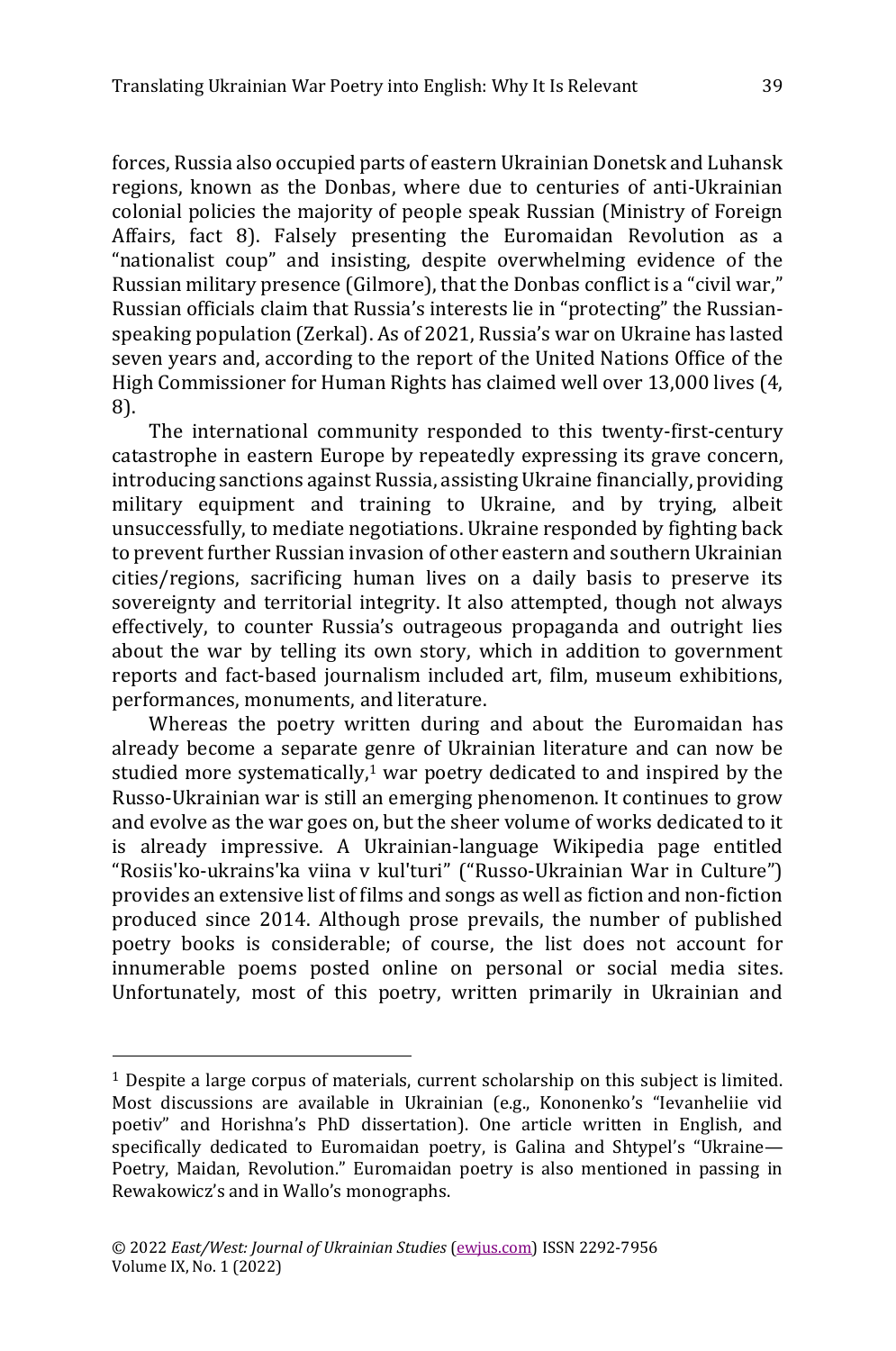Russian, is not available in English translation to a wider international readership.

## THE TWO TRANSLATION ANTHOLOGIES FILLING THE GAP

The two anthologies of English translations that contributed to filling this gap are *Lysty z Ukrainy: poetychna antolohia* / *Letters from Ukraine: Poetry Anthology* and *Words for War: New Poems from Ukraine.* Compiled by Hryhorii (Hryhory) Semenchuk and co-edited by Yuri Izdryk and Vitaly Chernetsky, the former appeared from the Ternopil-based publishing house Krok in 2016. The latter came out in 2017 from Academic Studies Press in Boston and was compiled and edited by Oksana Maksymchuk and Max Rosochinsky. <sup>2</sup> Whereas *Letters from Ukraine* is a dual-language parallel-text edition, containing original poems side-by-side with their translations as well as brief biographies of the authors, *Words for War* is entirely in English but offers a supplementary website with selected original poems, their respective translations, and information about the authors and translators. Both volumes are thematically rich, and while most feature poems that address the horrors of war, some bear only a tangential relationship to the subject. The polyphony of represented authors in both collections reflects the diversity of voices in contemporary Ukrainian literature. In his introduction to *Letters from Ukraine*, the renowned Ukrainian writer Iurii (Yuri) Andrukhovych notes that the volume brings together writers of different ages and generations, ranging from the 1980s to the millennials, thus allowing emerging younger talents like Liuba Iakymchuk (Lyuba Yakimchuk) and Kateryna Kalytko to rub shoulders with established writers, such as Serhii Zhadan and Iurii (Yuri) Izdryk (11). Importantly, both anthologies give an international voice to writers who come from the Donbas region, like Vasyl' Holoborod'ko (Vasyl Holoborodko), and to writers who volunteered and fought in the battlefield, like Borys Humeniuk

<sup>2</sup> My review of *Words for War* appeared in *East/West: Journal of Ukrainian Studies* in 2019. In the summer of 2021, I located two other reviews of the anthology: Maria Rewakowicz's in *Slavic Review,* and Josephine von Zitzewitz's in *Slavic and East European Journal.* Regrettably, the print run of *Letters from Ukraine* was only 500 copies, and it is difficult to establish whether it received any publicity beyond Ukraine. I was unable to locate any English language reviews, though I did discover that in 2017, thanks to the Polish writer Bohdan Zadura, *Letters from Ukraine* was translated into Polish and came out in Rada Artystyczna "Dialog." *Words for War*, on the other hand, has received endorsements from prominent academics, writers, and editors, and, according to the OLCL WorldCat search engine, it can be accessed at numerous libraries throughout the world.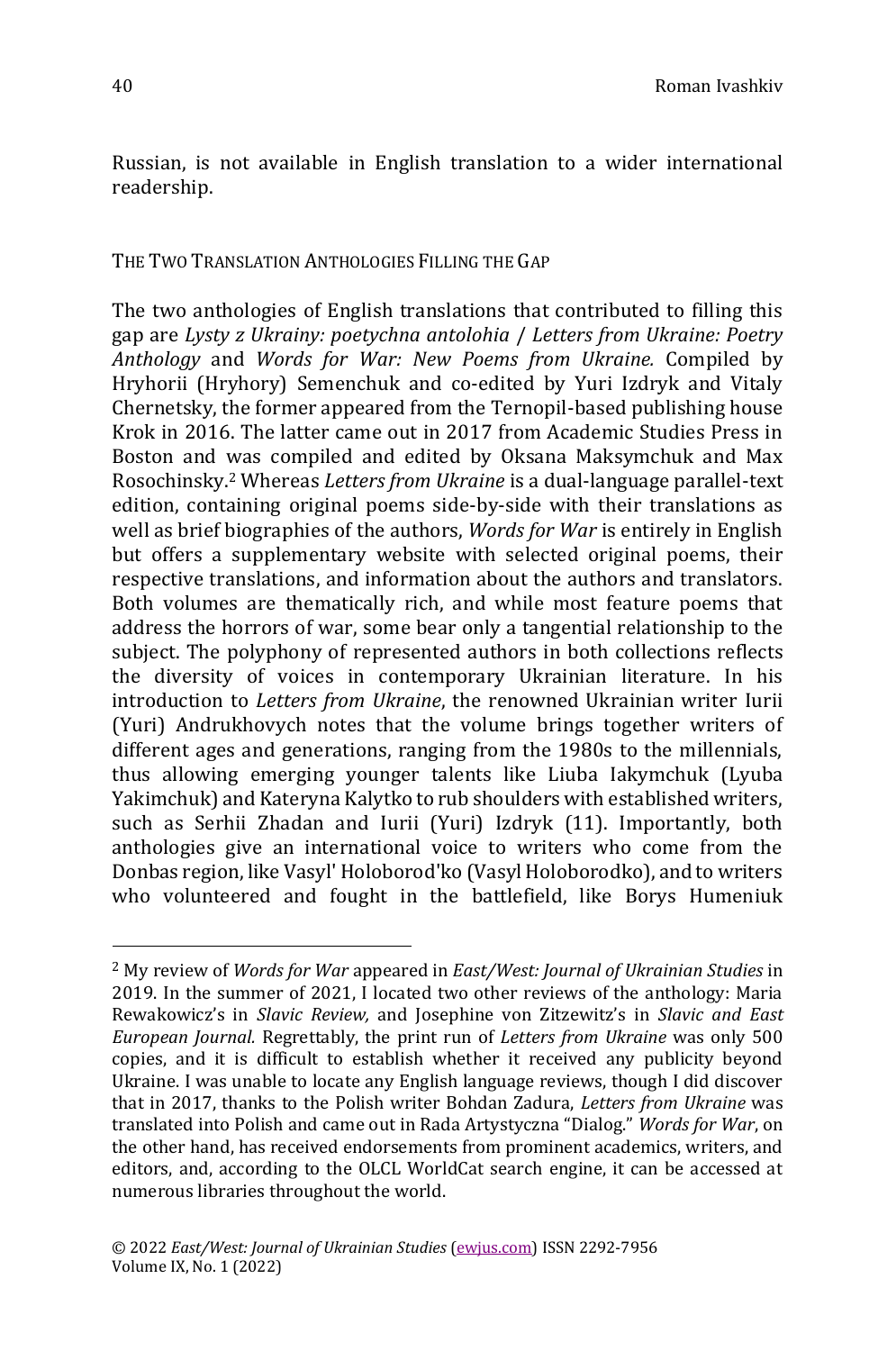(Humenyuk). The anthologies represent female and male writers equitably, and notably include poets who write in Russian, such as Boris Khersonskii (Khersonsky), who switched to teaching in Ukrainian to protest the propaganda claim that the Russian invasion was invoked to "protect" the Russian-speaking population in Ukraine.

*Letters from Ukraine* features an astounding fifty-six poets and twentythree translators, while *Words for War* includes poems by sixteen poets translated by twenty-nine translators, a balanced mix of academics and creative writers often working collaboratively. Many of the same authors appear in both collections, and in several cases the same poem receives two different treatments in translation. In addition to format, *Letters from Ukraine* and *Words for War* differ in paratextual elements. While the former contains an introductory essay by Andrukhovych, in which he bluntly acknowledges Russia's war on Ukraine, the latter includes an editor's preface, an essay by the Ukrainian-American poet and translator Ilya Kaminsky, and an afterword by the Saint Petersburg-born poet, translator, and scholar Polina Barskova. Moreover, *Words for War* provides a glossary of cultural concepts, realia terms, and geographical locations; it has endnotes and an index, a feature not typical of poetry collections but useful in this case. Recently, Academic Studies Press has posted video recordings of translators reciting poems from the *Words for War* collection.

# "IRRELEVANCE" AND THE CHALLENGES OF TRANSLATING UKRAINIAN WAR POETRY INTO ENGLISH

Poetry translation has always been a daunting task, often considered impossible. Robert Frost's definition of poetry as something that is lost in translation, albeit taken out of the broader context,<sup>3</sup> unfortunately still holds currency, while Roman Jakobson's verdict on puns and poetry—"by definition untranslatable" unless creatively transposed—can hardly be disputed, even if the debate continues on what exactly a creative transposition implies (131). Despite advocating for extreme literalism and then not quite following his own advice when self-translating his own work, Vladimir Nabokov suggests that literary translators are bound to choose between "rhyme and reason" (or, in other words, between form and meaning), which leads to privileging one or the other (119). Clare Cavanagh

<sup>&</sup>lt;sup>3</sup> In a 1959 conversation with Cleanth Brooks, Robert Penn Warren, and Kenny Withers, Robert Frost said, "I like to say, guardedly, that I could define poetry this way: It is that which is lost out of both prose and verse in translation. That means something in the way the words are curved and all that—the way the words are taken, the way you take the words" (203).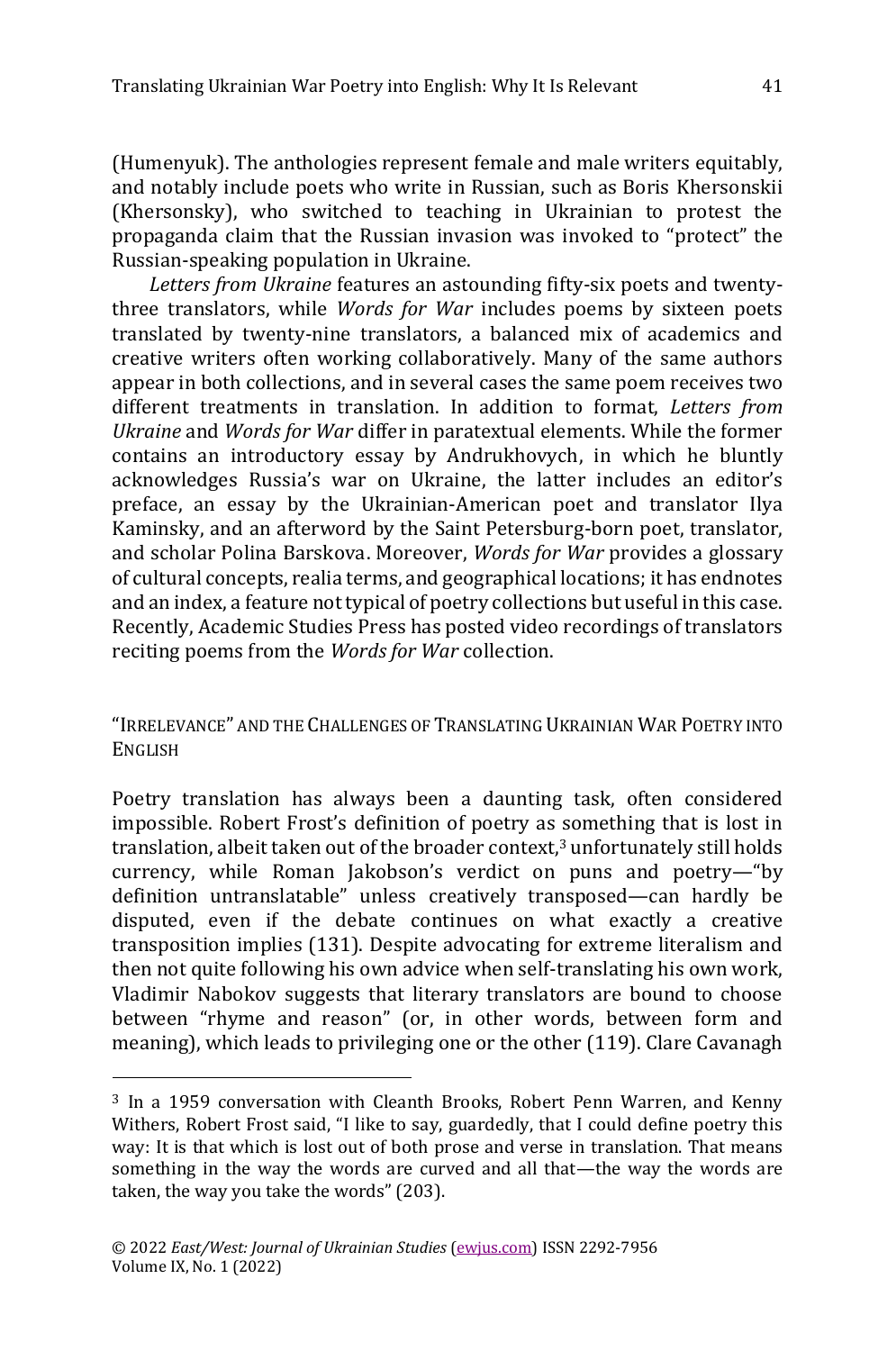questions this dichotomy when she writes: "'Why did you keep the form and mangle the meaning, or vice versa?' we're queried—as if poetry weren't forever inviting us to consider the forms of meaning and the meaning of forms" (234). The dilemma thus lies in the fact that for a translation to be produced, form and meaning technically need to be separated (i.e., the original meaning(s) must receive new forms in another language), but it is precisely their inseparability that shapes the literariness and contributes to the aesthetic tension, factors for which poetry is appreciated.

Derrida's "relevance" requirement of quality and quantity sets the bar even higher because in addition to capturing (what he calls) "proper" meaning—which most poststructuralist thinkers, including Derrida himself, would argue to be a debatable undertaking—it also puts forth an expectation of comparable economy (i.e., similar forms, number of words, length of the line, etc.), which is not always easily achieved even between cognate languages. My analysis of the original poems and their translations from the two anthologies leads me to conclude that if Derrida's criteria for "relevance" were to be applied as he initially outlined them, not all of the translations in question would qualify as "relevant." Although there are numerous instances of linguistic asymmetries, anisomorphism, and cultural incommensurability in both collections, the main sore points fall roughly into the following categories: (a) the Ukrainian/Slavic rhyming tradition, (b) issues related specifically to the theme of war and trauma, (c) word choice and untranslatability at the word level, (d) typos, omissions, and misinterpretations. I now discuss examples that illustrate each category.

#### *(a) Dealing with the Ukrainian Rhyming Tradition*

One of the greatest challenges for English translators of Ukrainian poetry arises from the still prevalent rhyming tradition. Although some poems in both anthologies are written in free verse, most poets (including Viktor Neborak, Izdryk, Oleksandr Irvanets', Zhadan, Vasyl' Makhno, Marianna Kiianovs'ka [Kiyanovska], and Halyna Kruk) contributed rhymed verses, confronting the translator with the "to rhyme or not to rhyme" dilemma, a choice always fraught with repercussions. If one chooses not to rhyme, translations of poems whose meanings are primarily driven by their soundscapes often run the risk of merely recounting what the poem allegedly says and turning into "mediocre prose." If, on the other hand, one chooses to rhyme, considerable liberties need to be taken to make the rhyme pattern work. Moreover, there is always a possibility that the poem begins to sound like a ditty or limerick. Since most contemporary English-language poetry is free verse, perhaps the compromise, albeit uneasy, would be to move away from the rhyme and instead seek other means of foregrounding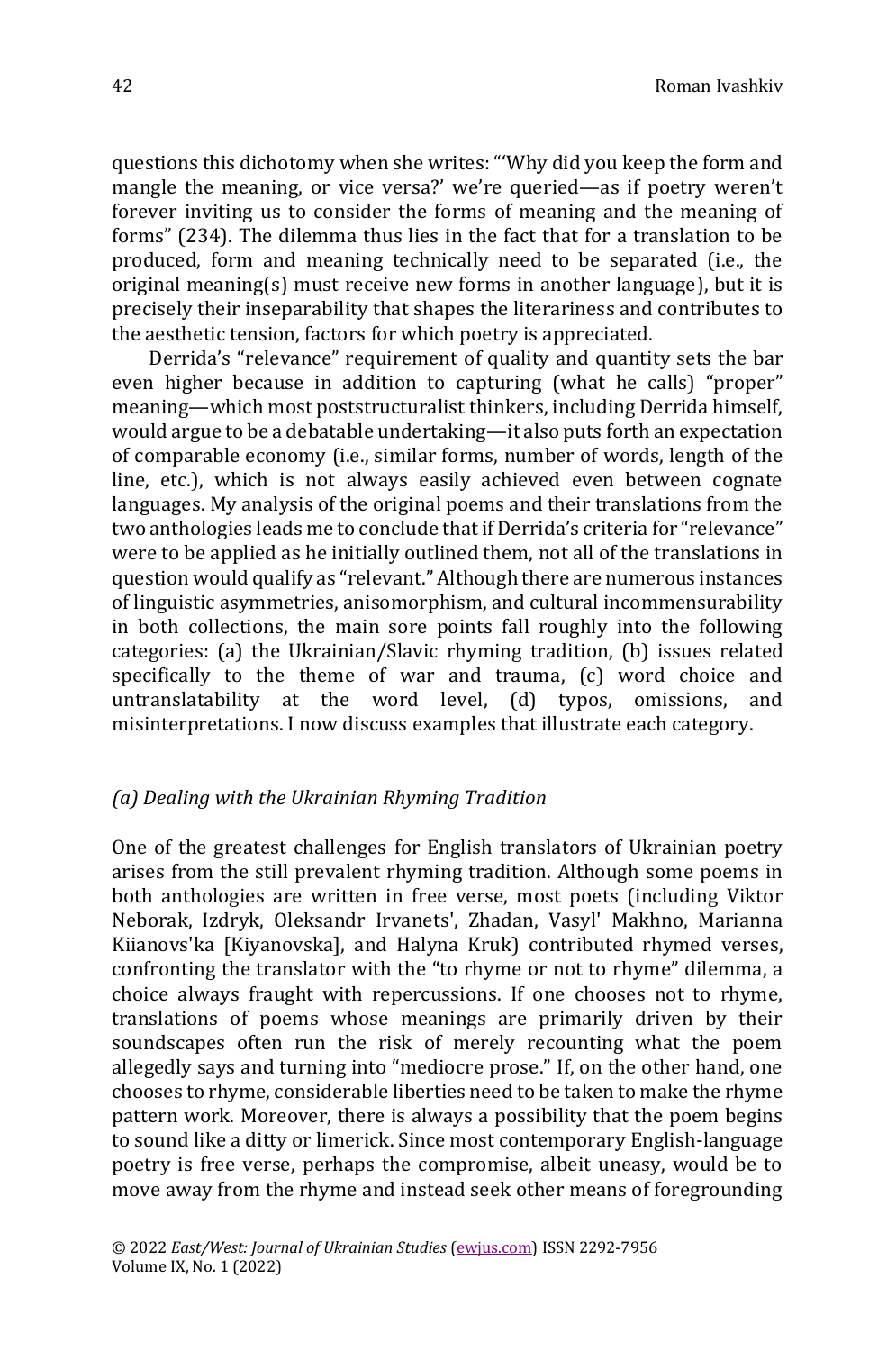the poetic language. But as is evident from the two collections in question, such compromise efforts are uncommon.

Izdryk's poetry offers one of the most illustrative examples of the case in point because in his sophisticated soundscapes meaning is almost always derived from sound, rhythm, and the unexpected playful tensions between similar-sounding words. The translator's attempt to recreate the rhyming scheme in the poem "Darkness Invisible," for example, is audacious but sometimes comes at the price of neglecting not only the rhythm but also Izdryk's signature wordplay (Izdryk 48). The title of the poem is the immediate challenge because Izdryk has a penchant for playful titles that incorporate English words. If the title is merely copied verbatim, the reader has no way of knowing (especially if the original and the translation are not displayed side-by-side) that the Ukrainian title was originally in English; thus, a bi/multi-lingual text turns into a monolingual text. Consisting of six stanzas in amphibrach hexameter and following an alternate (abab) rhyme, "Darkness Invisible" talks about evil pervading the world. The poem culminates in the lyrical protagonist's faith in the ability of love to conquer evil (or, in Izdryk's own words, "[the gift of mercy] that will conquer invisible darkness"). Overall, this translation, which has tried to cope with a plethora of problems, deserves special credit for dexterous rhyming. Whenever possible, it even sticks to the same rhyming scheme, especially in the first stanza (*water/futile* and *air/there*) and in the fourth stanza (*ways/face* and *anyone/fun*)*.* In the other stanzas, the rhymes are slightly less precise, but still noticeable (e.g., in the second stanza *smooth/truth* and *place/of us*; in the sixth stanza *warmth/worth* and *darkness/face*). Rhythmically, however, the overarching amphibrach of the original, in which almost every line, including the opening one, starts with a conjunction that moves the stress to the second syllable, is extremely difficult to recreate. The table below illustrates the poem's opening stanza, underscoring the difference in line length between the two versions, especially in lines two and four. 4

<sup>4</sup> Besides omissions (e.g., *сховалось / skhovalos', has hidden,* in the fourth line or *непомітно / nepomitno, imperceptibly,* in the second line), the sentence subject (*а зло / a zlo, and evil*) is not repeated in the second line.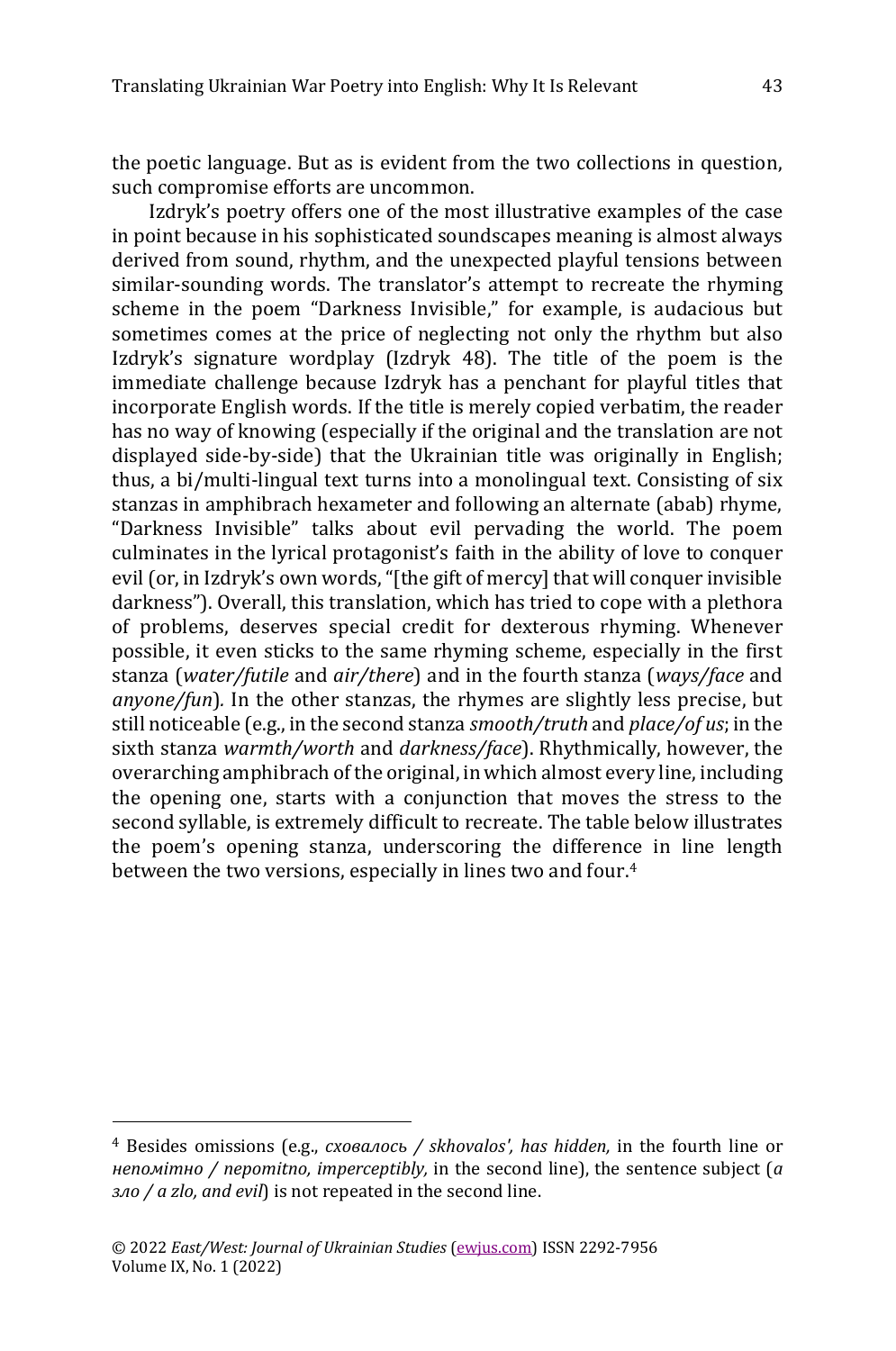| Ukrainian                                                       | English                                                              |
|-----------------------------------------------------------------|----------------------------------------------------------------------|
| а зло розчинилося в нашому світі як<br>лід у воді               | evil has melted away in our world, as<br>ice turns to water          |
| і зло непомітно<br>розтало<br>неначе<br>B<br>повітрі туман      | diffused invisibly, like mist in air                                 |
| його<br>на<br>шукати<br>дарма<br>вже<br>найглибшому темному дні | grope in the deepest, darkest of pits,<br>your search will be futile |
| не скажеш про зло що сховалось воно<br>десь отут чи отам        | you cannot say evil is here, evil is<br>there                        |

In the second stanza Izdryk plays with the Ukrainian stem *por* and uses it in four different instances (highlighted below) to create internal repetitions, stressing its ubiquity.

| Ukrainian                                          | English                                      |
|----------------------------------------------------|----------------------------------------------|
|                                                    |                                              |
| бо спори його розпорошені рівно у                  | for its spores are dispersed in the          |
| порах землі                                        | pores of the earth, even and smooth          |
| і в будь-яку пору зустрінеш його і у               | you can meet it at any old time, any old     |
| будь-який час                                      | place                                        |
| бо зло – не брехня а подібні на правду             | for evil is not a big lie, but small shards, |
| обмовки малі                                       | resembling truth                             |
| його мета <b>стази</b> мов <b>стрази</b> іскряться | its metastases glitter like crystals in      |
| у кожному з нас                                    | each one of us                               |

While the words *spores, dispersed,* and *pores* contribute to a comparable effect of repetition in English, the second line, which reads verbatim "at any time/period/season/hour you can meet it and at any time," misses the word *пора / pora* (*time, season, period, hour),* perhaps, in order to avoid the repetition ("at this hour" / "at this time"), which in Ukrainian is emphatic rather than redundant. Instead, the words *old* and *place* are added, even though they are not in the original. Finally, *обмовки малі / obmovky mali,*  meaning *minor slips of the tongue*, are rendered as *shards,* an interesting image but probably a confusion with *обломки / oblomky (fragments, debris).*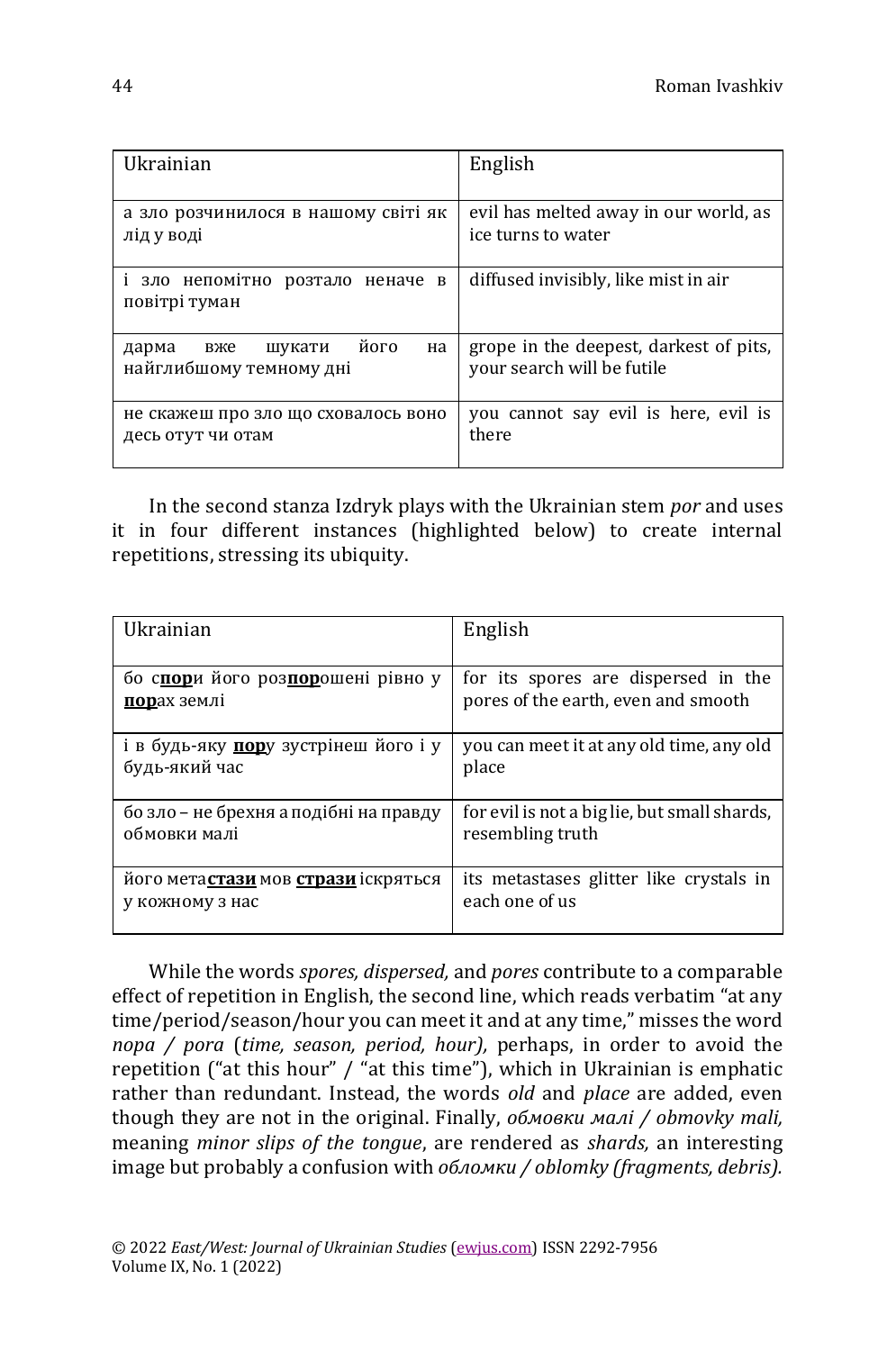In Izdryk's other poem "Molytva," translated as "Prayer," an attempt to preserve the *abaab* rhyming pattern results in uncalled-for embellishments and overinterpretations that add little, if anything, to the translation (Izdryk 164–65). The last stanza of Izdryk's original side-by-side with its translation is shown in the table below.<sup>5</sup>

| Ukrainian                          | English                                     |
|------------------------------------|---------------------------------------------|
|                                    |                                             |
| я одне лиш знаю і одне засвоїв     | There's one thing I need and I know it well |
| і прошу тебе тихо незграбно        | Tough (sic) my Prayer is awkward,           |
| несміло:                           | indistinct and timid                        |
| говори зі мною                     | I'm begging you - Talk to me                |
| говори зі мною                     | Just talk to me like you do                 |
| і нехай твоє слово станеться тілом | And let your words breathe a breath in my   |
|                                    | body so lively and vivid                    |

Because of its verbosity, the translation is considerably longer than the original, but its excessive surplus of meaning hardly contributes to the poem's literariness. By completely reworking the last crucial line, the translation does create a *timid/vivid* half-rhyme, but it comes at the cost of not only erasing the biblical allusion but also of drastically modifying Izdryk's message.

Irvanets's short poem "Svit na pliastery pokroivsia," translated as "The world has cut itself into pieces," is an example of how despite a very apt approach and the most dexterous rhyming solutions the translator may nonetheless end up on somewhat tricky interpretive turf (Irvanets 174–75).

| Ukrainian                        | English                                |
|----------------------------------|----------------------------------------|
| Світ на плястери покроївся       | The world has cut itself into pieces   |
| Й сам себе жере-намина           | Devours itself, in hunger roars        |
| І така вже вона українська,      | Do you know what fight for peace is?   |
| Оця наша мирна війна.            | It is our Ukrainian war.               |
| Хтось назве це «пошук балансу».  | Some say "it's a struggle for balance" |
| Хтось насмішливо - «куля в лоб». | Others laugh "it's a suicide shot."    |
| Та без нас вона не збулася б.    | This war would've not been without us  |
| А без нас її не було б           | This war is all that we got            |

<sup>5</sup> Another translation of this poem, by the Canadian writer and translator Erín Moure and me, can be found in Izdryk's selected poetry collection *Smokes.* The last stanza reads, "I'm sure of one thing, only one thing I know / and I ask you quietly awkwardly timidly: / talk to me / talk to me / and may your word become flesh" (Izdryk, *Smokes* 61).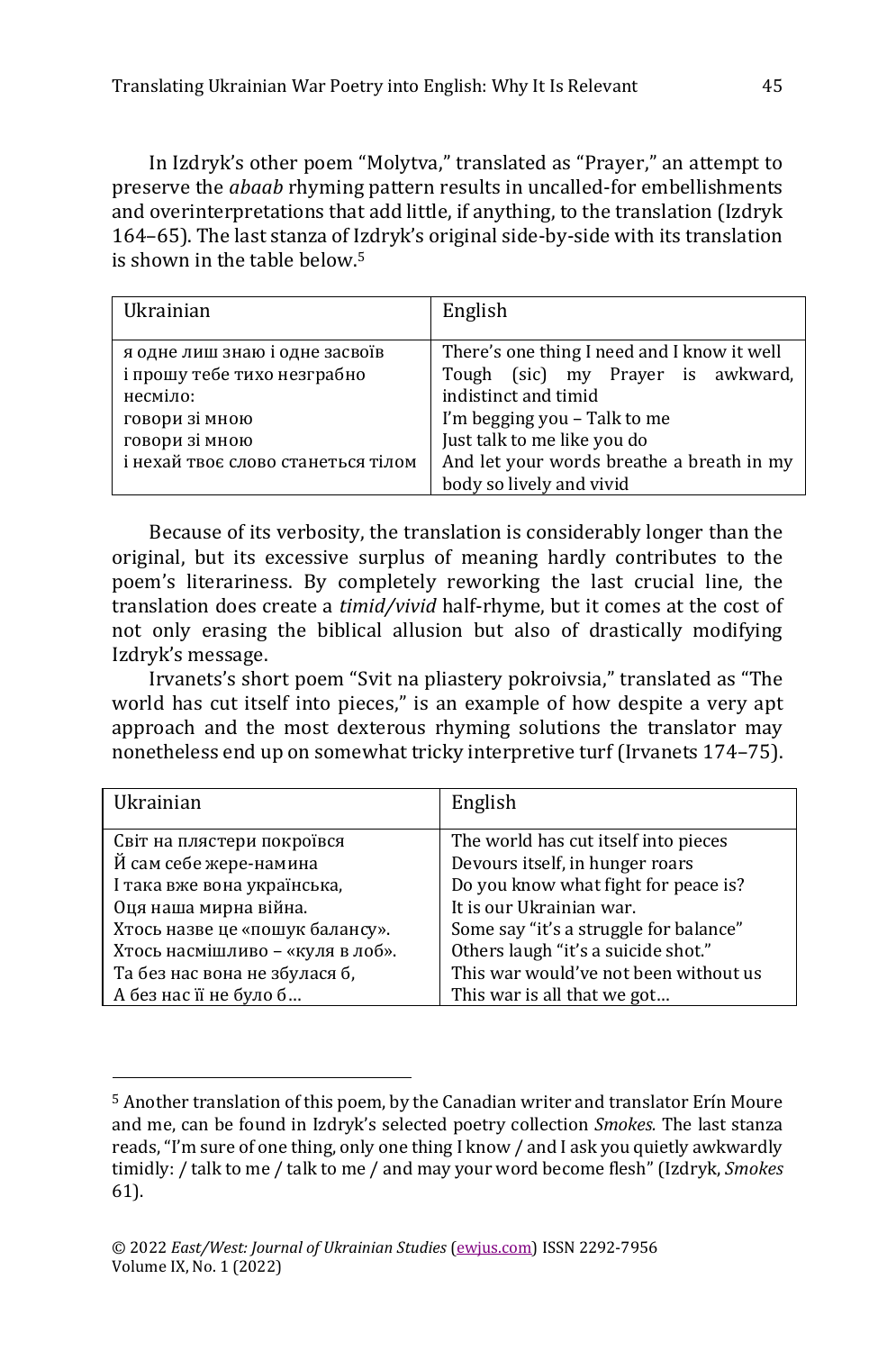Although the translation captures both form and content well, the lines "і така вже вона українська, / оця наша мирна війна" (verbatim, "and it is so Ukrainian, / that peaceful war of ours") are modified in a way that defines a fight for peace as "our Ukrainian war." The paradox of a "peaceful war" being described as inherently Ukrainian may be intended to express the general reluctance of Ukrainians to fight. But given the Putin regime's propaganda talking point that Ukraine is engulfed in a civil war, the phrase "Ukrainian war" is not the most felicitous choice.

Kiyanovska's poem "Prospekt Svobody," translated as "Freedom Avenue," refers to a famous street in Lviv and is dedicated to Lyuba Yakimchuk, who used to live in Luhansk before the occupation and is a fellow writer represented in both collections (Semenchuk et al. 204–05). Metaphorically juxtaposing Lviv and Luhansk, respectively the westernmost and easternmost regional centres of the country, the poem relies on (what could be described as) episodic accentuated rhymes, found only in a few crucial lines. The first line comes from a graffiti "*Люба Журба*" (translated as "Lyuba, my sorrow"). <sup>6</sup> The other line is "*мама мила раму*," translated as "mama washed the window frame" (a line from a Soviet primer and/or a popular nursery rhyme). Kiyanovska ingeniously employs this line to abruptly switch the tone after a heart-wrenching description of "naked Luhansk buildings" that "shake and bleed" as their "windows ache." A literal translation does not achieve much in this case because it is impossible to appreciate Kiyanovska's tragicomic spin unless the reader is familiar with that nursery rhyme line.

A true epitome of untranslatability is Viktor Neborak's brilliant parodic reworking of the popular German World War II love song "Lili Marleen." Neborak adapts it to the Russian-Ukrainian war context by portraying a superhero who at first is willing to fight "those damn russkies," but after realizing he could get "a hole in [his] skull" changes his mind and wishes instead to die in his lover's embrace (Neborak 369). A complex *aabccb* rhyming pattern poses an insurmountable challenge, especially given that the song has a plot and other playful elements the translator needs to keep in mind. One conspicuous transformation that stands out in the translation, however, can be found in the fourth stanza when Neborak's protagonist says that instead of dying he prefers to give up his penis for Lili, along with—and the zeugma here is spot-on—Crimea and Donbas, which are paraphrased in the translation (second column in the table below) as "coalmines and seas" (Neborak 369). In the third column I offer my own translation of this stanza, focusing primarily on the recreation of the rhyming pattern and the rhythm, which are crucial to the song.

<sup>6</sup> Here and elsewhere, the original transliteration has been preserved.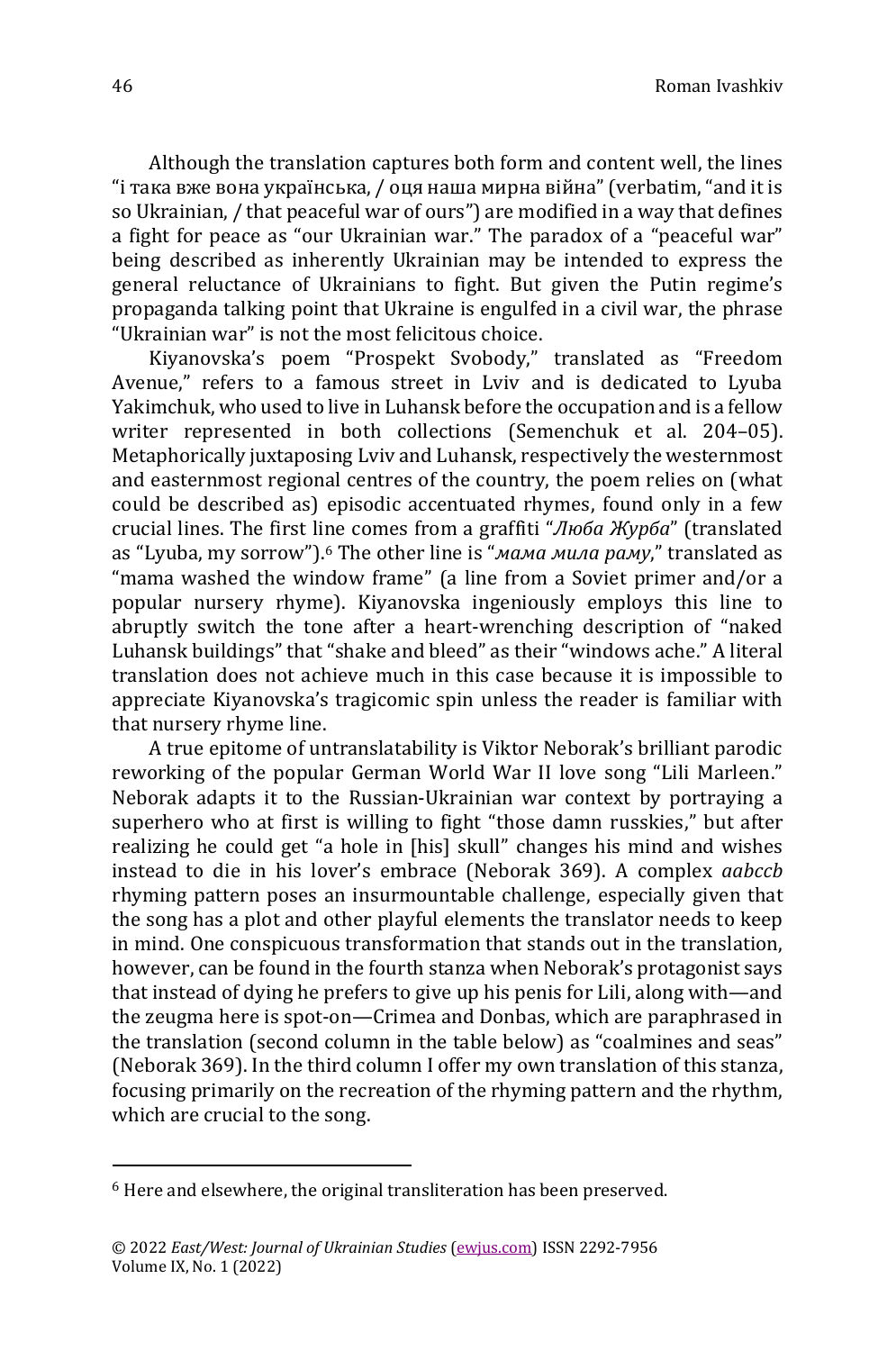| Original              | Translation from Letters     | My translation            |
|-----------------------|------------------------------|---------------------------|
|                       | from Ukraine                 |                           |
| Та не хочу зайву в    | Still I don't want a hole in | A bullet in the face - no |
| голові диру           | my skull.                    | thanks                    |
| У твоїх обіймах ліпше | I would much rather die in   | I'd rather die in your    |
| я помру               | your embrace.                | embrace                   |
| Ліпше я віддам тобі   | To you I will give my        | I'd rather watch you      |
| свій член             | steamy sex,                  | flick your bean           |
| і разом з ним         | and along with it            | Crimea? Donbas?           |
| Донбас і Крим         | coalmines and seas.          | Who gives a rat's arse?   |
| моя Лілі Марлен       | my sweet Lili Marleen.       | My sweet Lili Marleen     |

# *(b) Poetic Issues Related Specifically to the Theme of War and Trauma*

What can a translator do when the language of the original text, the very texture of what is supposed to be carried over into another language, disintegrates yet nonetheless remains meaningful? How can the meaningfulness of fragmented meanings be captured in translation? Such questions are inspired by Yakimchuk's poem "Decomposition," another example of self-reflexive poetry in the service of poetry (Yakimchuk 152). In this poem, Yakimchuk illustrates how language begins to gradually break down into syllables while at the same time "ideally slick poems, beautiful as embroidery" continue to be written (152). This disintegration starts with cities, Luhansk and Donetsk turning, respectively, into "hansk" and "netsk," and Pervomaisk splitting into two, "pervo" and "maisk" (a hint at the toponym's Soviet labour-day, i.e., May 1, etymology). Ultimately, even the author's own name breaks up as she suddenly grows "frighteningly" (the intensifier used in Ukrainian) old, and consequently Lyuba is reduced to " $^{\prime\prime}$ 

Although on the macro level this poem works well in translation, conjuring up the terrifying images of shelled cities and debris of destroyed infrastructure, several difficulties remain unresolved. For example, the indefinite pronoun *якийсь там / iakyis' tam*, modifying Luhansk, is omitted. Meaning *some kind of* in this context, it carries a pejorative connotation (closer to *some god-forsaken)*. The word *колообрій / koloobrii* in the line "я дивлюся на колообрій / ya dyvliusia na koloobrii | він трикутний, трикутний / vin trykutnyi, trykutnyi" is rendered as "I stare into the horizon / it has narrowed into a triangle." *Kolobrii* does mean *horizon* but thanks to a high register, in Ukrainian it acquires a more sophisticated and refined ring than the Greek-imported *горизонт / horyzont*. There are other poetic words with the same meaning of *skyline* or *horizon*, such as *небокрай*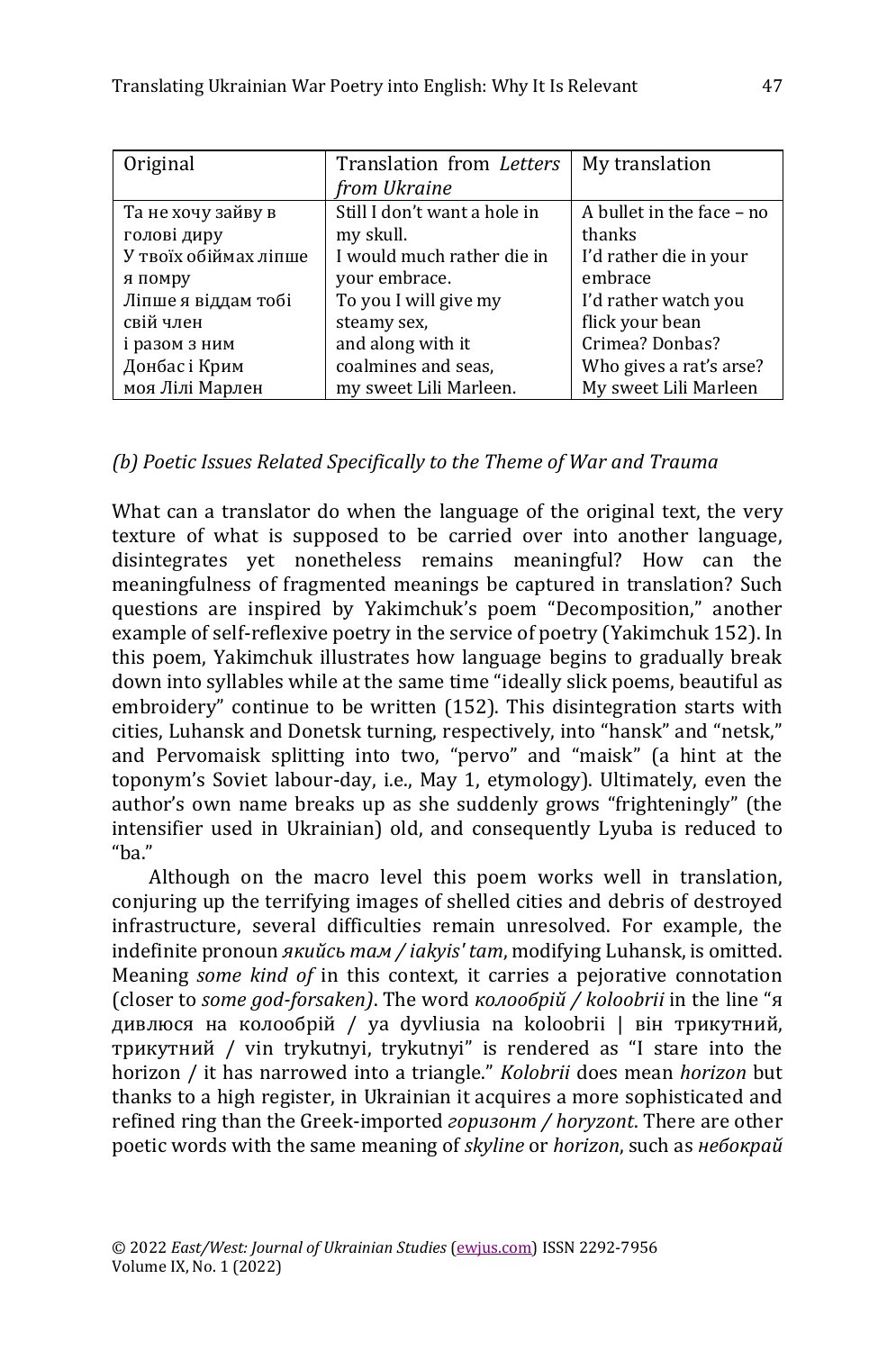*/ nebokrai*, literally "end-of-the-sky," and while their semantics can be captured effectively, their literary qualities often defy translation.

Another important nuance involves the performance of the central theme of the poem, i.e., the very act of disintegration. In the stanza announcing the impossibility of poetry about war because there are only individual letters to describe its horrors, Yakimchuk says "лише літери / lyshe litery  $\vert$  i bci вони – ppp / i vsi vony – rrr." In the translation, it turns into a somewhat lengthy and explicative "only letters / and they all make a single sound<sup>7</sup> – rrr." In this stanza, Yakimchuk follows the same pattern to illustrate disintegration, whereby the first syllables of words are dropped: *litery* (*letters*) are reduced to mere "rrr-s," which, if read out loud, create a rhymed connection with the last syllable "ry." In the English version, it is less clear why the letters make a single sound. On the other hand, the English "r" reverberates with the word "war" in the first line of the stanza, offering an interesting, albeit unintended, connection. By the same token, "ba," the last syllable of the proper name *Lyuba* (which is short for *Lyubov*, meaning *love*) is just a random syllable in English, but in Ukrainian it conjures up the word *baba* (*grandmother*), emphasizing the sound-image of an elderly woman.

In the original poem, the city of Debaltsevo is split into *de* (which means *where*) and *baltsevo* (which is not a word). Yakimchuk plays with the "de" syllable both to split the city's name and to ask the "where is my baltsevo?" question, performatively suggesting that the city is gone. The decision to parse the word into three syllables in the translation does not really affect the meaning but does change the meaningfulness. The only time creative tension and ambiguity are achieved is in the case of Donetsk, parsed into *до / do,* which means *to,* and *netsk,* which is just a random syllable. Since *do* is a word both in English and in Ukrainian, some playful ambiguity can be achieved in this line: the translation "I can't *do netsk*" does not mean "I can't reach to/*do netsk*" (as the original Ukrainian line suggests), but it reflects the meaningfulness of disintegration, or, in other words, how the disintegration of language affects the perception of meaning. Unfortunately, though, in many instances the English lines turn out to be longer due to the translation's explicative tendency.

<sup>7</sup> My emphasis here and below unless otherwise indicated. This underlined phrase is added in the translation whereas an elliptical m-dash in Ukrainian establishes a more immediate and visual connection.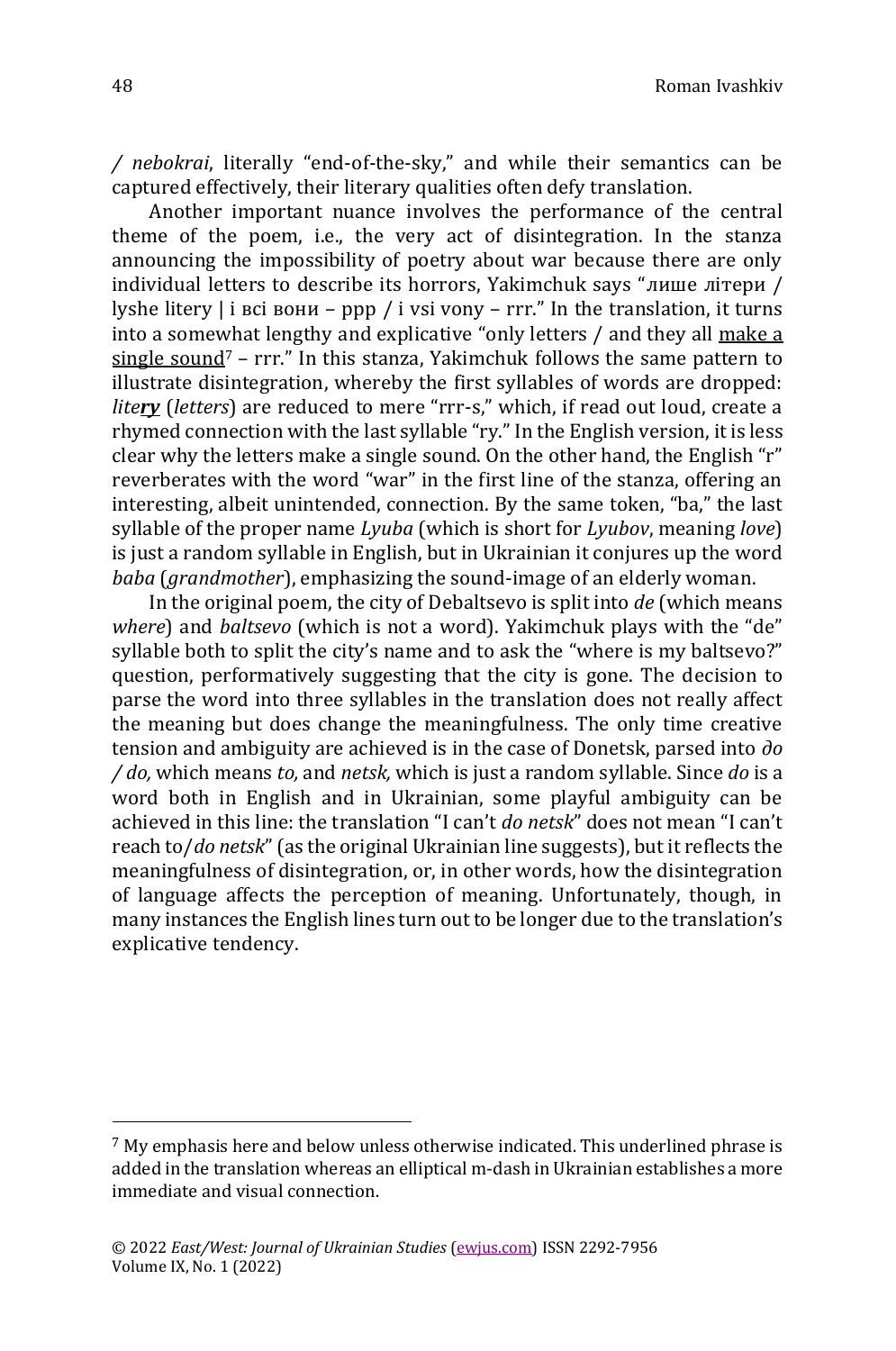| Ukrainian                                                | Verbatim                                                                                       | English                                                      |
|----------------------------------------------------------|------------------------------------------------------------------------------------------------|--------------------------------------------------------------|
| про війну не буває                                       | about war there can be                                                                         | there's not poetry about                                     |
| поезії                                                   | no poetry                                                                                      | war                                                          |
| про війну є лише                                         | about war there is only                                                                        | just decomposition                                           |
| розкладання                                              | disintegration                                                                                 | only letters remain                                          |
| лише літери                                              | only letters                                                                                   | and they all make a single                                   |
| і всі вони - ррр                                         | and all of them --- rrr                                                                        | sound - rrr                                                  |
| а де бальцево?                                           | and <i>don-de</i> baltsevo?                                                                    | and where's my <i>deb</i> , <i>alts</i> ,                    |
| де моє бальцево?                                         | where's my baltsevo?                                                                           | evo?                                                         |
| я дивлюся на<br>колообрій<br>він трикутний,<br>трикутний | I stare at the horizon<br>it's triangular, triangular<br>(it's like a triangle, a<br>triangle) | I stare at the horizon<br>it has narrowed into a<br>triangle |

Along the lines of what happens with the fragmented language in translation, a similar thought-provoking question arises from the last paragraph in Kaminsky's "Barometers." Reflecting in a deeply personal and emotional manner on a situation where he, a native of Ukraine, cannot stop writing about war in his native country (and has to do so in English, a language that the poets he discusses do not necessarily share), Kaminsky pauses to reflect on the uncontrollable silence between sentences. According to him, "even though it is a different language, the silence between sentences is still the same" (Kaminsky xxv). Silence in poetry is perhaps as important as sound, so what happens with silence in translation, whether it be conveyed in the first place, and whether it is really the same, become pertinent questions.

Among the different kinds of silence described in Billy Collins's poem with the eponymous title, "… there is the silence of this morning, / which I have broken with my pen, / a silence that had piled up all night." Collins implies a productive silence, a silence that is ripe with meaning and wants to break itself. Conversely, Kaminsky's silence emanates from the white space on paper and wants (redundancy intended) to remain silent. It is that kind of silence that allows readers of poetry to pause to breathe, to visualize the verbal images, and to marvel at the echoes of sounds. And since for each reader such silence will be deeply personal, it will rarely, if ever, be the same.

The kind of silence one is more likely to encounter in war poetry is the universal silence of fear, grief, indifference, despondency, and meaninglessness, and it poses no particular difficulty for translators. In *Words for War,* it is most explicitly expressed in the poetry of Serhiy Zhadan.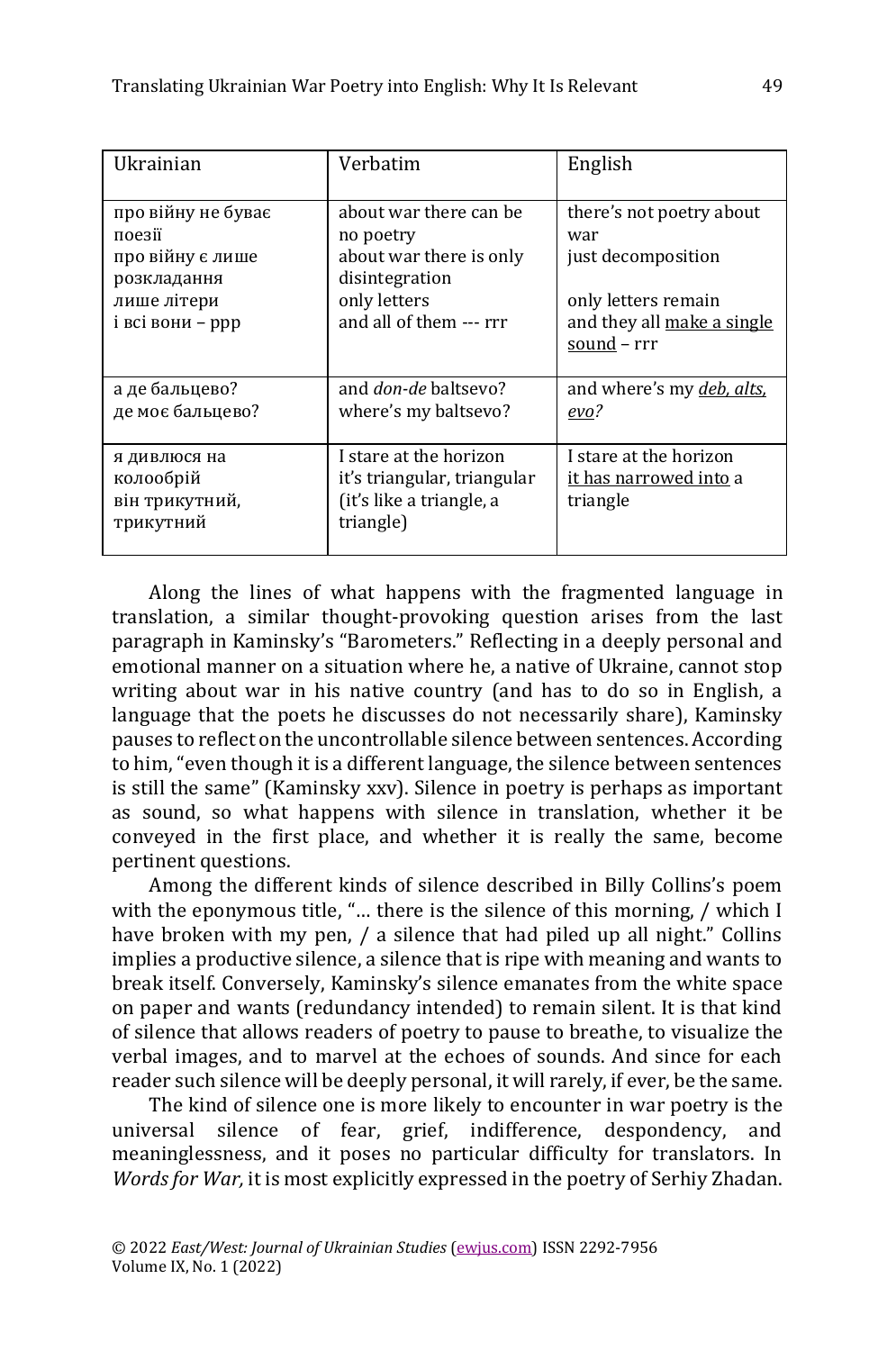In his poem "Take Only What Is Most Important," culminating in a very powerful image of "unedited lists of the dead / [being] so long that there won't be enough time / to check them for your own name," there is that bone-chilling "quiet of a cemetery" (Zhadan 187–88). In an untitled poem "So that's what their family is like now" (Zhadan 178), in order to avoid arguments, family members do not talk to each other about any subject other than a dead neighbour, while in the untitled poem "Village street—gas line's broken" the emergency service does not come to fix a leak because of shootings in the area: "when you call them—they are silent / don't say anything, / like they don't understand you" (Zhadan 182).

In Zhadan's untitled poem "At least now, my friend says," the silence is different. In the original Ukrainian, it is not even silence per se because the character does speak. Rather, the silence is a kind of self-righteous curtness, an abruptness stemming from hostility. The narrator's friend, who manages to return home from captivity, "can speak about most things / with confidence, through that experience" because "he considers it the greatest honor / to hold one's position in times of war." When asked about the war, though, he keeps his responses brusque. The poem emphasizes this curtness through repetition: "what's it [the war] like then? / Like  $\dots$  Nothing, he answers […] / How did you feel? / Like . . . Nothing, / How did they treat you? / Like . . . Nothing. / How do you talk about all this? / Like . . . Nothing" (Zhadan 183). Interestingly, in the English translation the silence is highlighted, thanks to the translators' creative resolution of a grammar / word choice problem posed by the original. In the original, the repetitive response comes down to one word: the feminine adjective *ніяка / niiaka*  (literally, "no-how") and a corresponding adverb *ніяк / niiak* (roughly, *in no way* or *by no means*)*,* which cannot be expressed in one word in English. When it is used as an adjective describing the war, its meaning may range from *with no specific properties* to *nothing to write home about.* While there are several possibilities of paraphrasing it in a clause or a full sentence, none of them works effectively because they are not a one-word response. Recognizing this problem, the translators opted for the word *nothing* and added the filler word *like,* followed by an ellipsis to underscore the silence. The use of punctuation in this case is "creatively foreignizing" because in English the ellipsis is commonly used for an omission or for the suppression of information, whereas in Ukrainian it usually indicates an abrupt pause, a hesitation, or an unfinished thought that can be filled in by the reader. In both English and Ukrainian versions, the ultimate silence ensues when Zhadan's lyrical persona switches from questioning his friend to posing a rhetorical question to readers using the first-person-plural pronoun: "Now, how the hell do we live with all this?" (Zhadan, "At least now, my friend says" 184). To Ukrainian and English readers of Zhadan, depending on (and in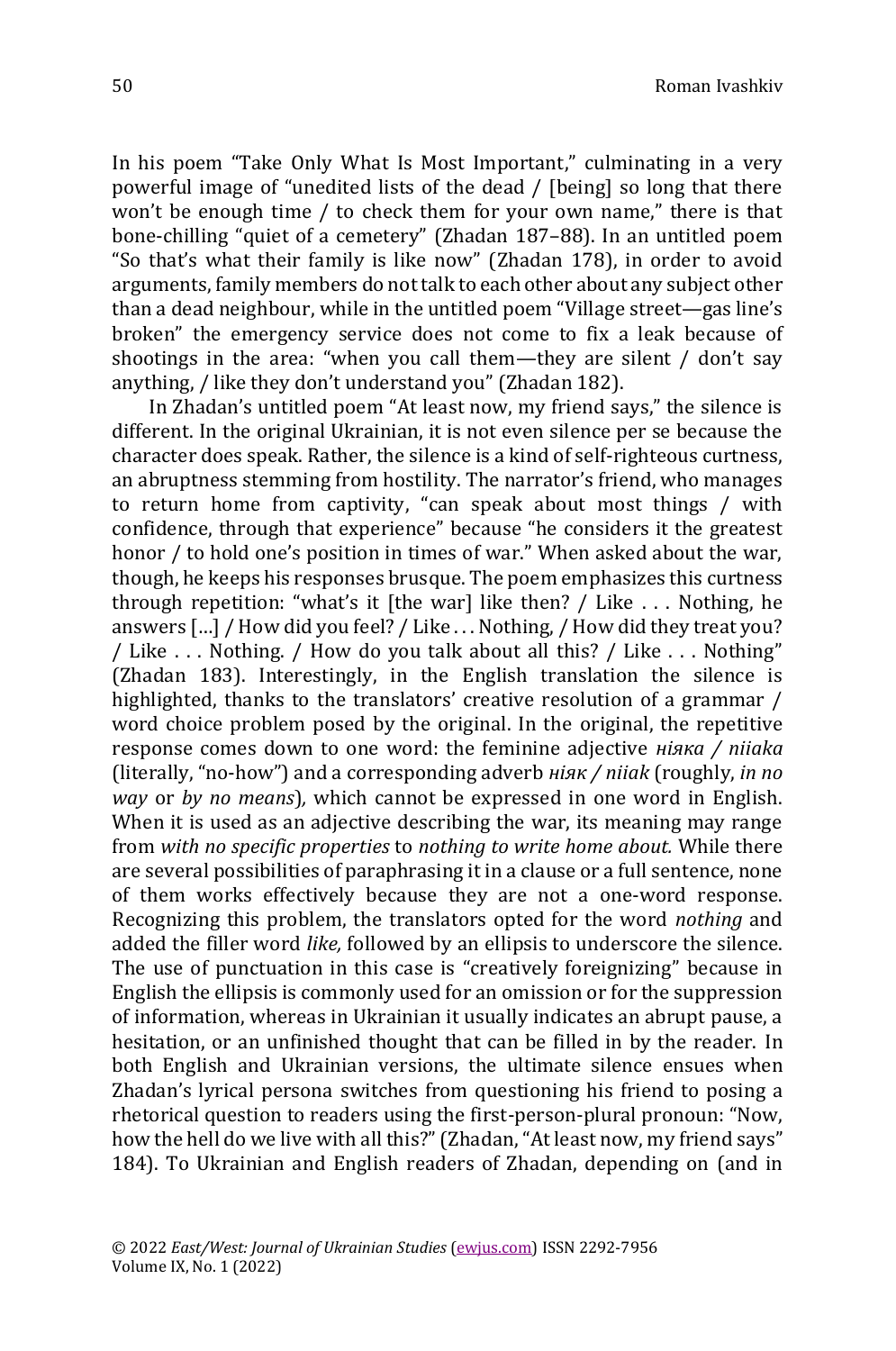spite of) what wars they continue to live with, this loaded question will evoke very different silences.

## *(c) Untranslatability Issues Related to Word Choice*

Kateryna Kalytko's poem "He Writes" raises a whole gamut of translation issues, ranging from a difficult rhyming pattern and dialectal/regional vocabulary to proper names, alliterations, complex metaphors, and cultural realia terms (Kalytko 68–69). Composed as a young soldier's letter to his mother, whose face, along with other things, he is beginning to forget, the poem not only touches on the problem of memory (for example, the lyrical persona feels like "memories are leaking out of" him), but also offers an interesting metaphorical take on how the sad and happy times in life are interwoven. Despite the main motif of memory loss, the poem ends on a hopeful note. The soldier concludes his letter by asking if a girl he used to know still sings in the church choir.

The first problem the translators encounter in the poem is the word *гризота / hryzota,* meaning *torment* or *emotional suffering*, a derivative of the verb *гризти / hryzty*, meaning *to gnaw.* Although most Ukrainian dictionaries<sup>8</sup> do not mark it as dialectal or regional usage, it is common primarily in western parts of Ukraine. The word *distress* in the third line of the first stanza ("You'll cry, I know, I have caused you distress") captures the denotation but does not convey the word's regional flavour (Kalytko 68). This nuance could have been "sacrificed" if it was merely a dialect-related detail. In this case, however, it is part of a larger picture that contributes to the poem's tone and rustic vibe. In the second stanza, for example, life is metaphorically compared to a traditional house consisting of two parts, in which funerals and weddings are held at the same time. In the original, this house is described by the three adjectives: ancient, *подільська / podil's'ka,*  meaning *Podillian* or *from Podillia*, <sup>9</sup> and "ours" (in the sense of *traditional,*  "like the ones they build in *our* neck of the woods"). In the English version, the toponym *podil's'ka* is omitted, perhaps because it would either hinder the line or require a lengthy footnote explanation.<sup>10</sup> In the English version,

<sup>8</sup> It is listed in *Tlumachnyi slovnyk-dovidnyk Hutsul's'kykh hovirok* (*The Dictionary of Hutsul Dialects*) (Shkrumeliak). Hutsuls are "Ukrainian pastoral highlanders" who live in the Carpathian Mountains, according to the Internet Encyclopedia of Ukraine (Pavliuc et al.).

<sup>9</sup> Podillia is an "upland region of southwestern Ukraine," according to the Internet Encyclopedia of Ukraine (Kubijovyč et al.).

<sup>10</sup> It could have been provided in the "Geographical Locations and Places of Significance" supplement.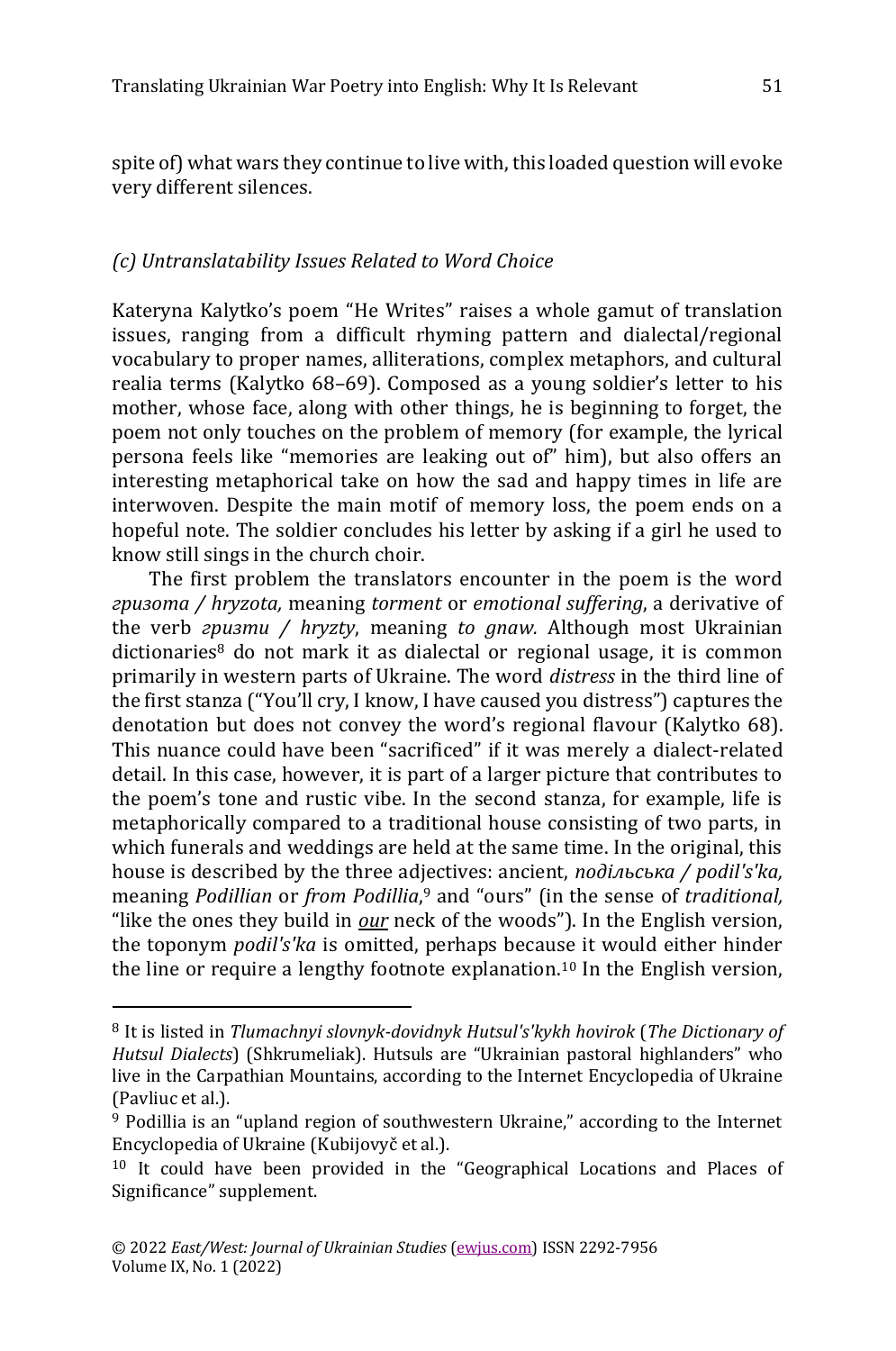the stanza reads: "Life is a house on the side of the road, / old-world style, like our peasant house, divided into two parts. / In one, they wash the dead man's body and weep. / In the other, they dress a bride" (Kalytko 68). Consequently, other elements of this pastoral discourse also had to be smoothed out. For example, the translation tries to render the respectful tone of addressing the parents by capitalizing "Mother" and "Dad," but little, if anything, can be done about the formal second-person pronouns in the original or the typically rural use of plural verb endings when referring to parents in the singular (which is lost in English, becoming simply, for example, "the toffee that Dad *used to bring* from town"). Similarly, the English line "You cry so much mother, you don't stop sobbing" (Kalytko 68) is a paraphrase that helps "to avoid" a rare and bizarre word *вколошкати / vkoloshkaty,* which, in a way that is reminiscent of Derrida's *pharmakon*, carries two almost opposite meanings: *to kill* and *to soothe*. In addition, it rhymes with *волошками / voloshkamy,* meaning *cornflowers,* in the third line. "Like cornflowers" is a descriptor used for the smell of his mother's hair, which, unlike her face, the soldier still remembers. He adds that "faces don't matter much" (Kalytko 68), which, again, is only an approximate paraphrase of the idiom *z oblychchia vody ne pyty* (verbatim, *one cannot drink water from the face,* meaning *looks are not everything*).

Similarly, a strategy of making the translation more fluent and accessible to the target audience is applied to proper names, which have also been domesticated. Thus Andriy, the soldier's brother, who's also in service, becomes Andrew while *Petrus*, the lyrical protagonist's name, a diminutive form of Petro (similar to Pete in English), becomes Peter. In the same vein, the "*smak tiahuchykh konfet*" (verbatim, *the taste of gooey candy*) is translated as "the taste of toffee." While semantically they are very close, emotionally the phrases are very different, as Petro does not even refer to the candy descriptively rather than by its Ukrainian name, *irys.* Finally, the first line of the last stanza performs its message through alliteration and sets the stage for the marching that happens in the next line ("We march hopelessly along rivers and under the clouds") (Kalytko 68). It reads "Злива б'є в барабани, болото попід фронтами / Zly**v**a **b**''ie v **b**ara**b**any, **b**oloto **popid frontamy**" and contains several plosives that imitate marching drums. The translation "Rain drums loudly, mud covers the front lines" (Kalytko 69) does little more than convey the propositional meaning.

#### *d) Misinterpretations, Omissions, and Typos*

Aleksandr Kabanov, a Russophone poet whose work is featured in both anthologies, writes witty satiric poetry. His ingenious, untitled allegorical poem "Once upon a time, a Jew says to his prisoner, his Hellenic foe" contains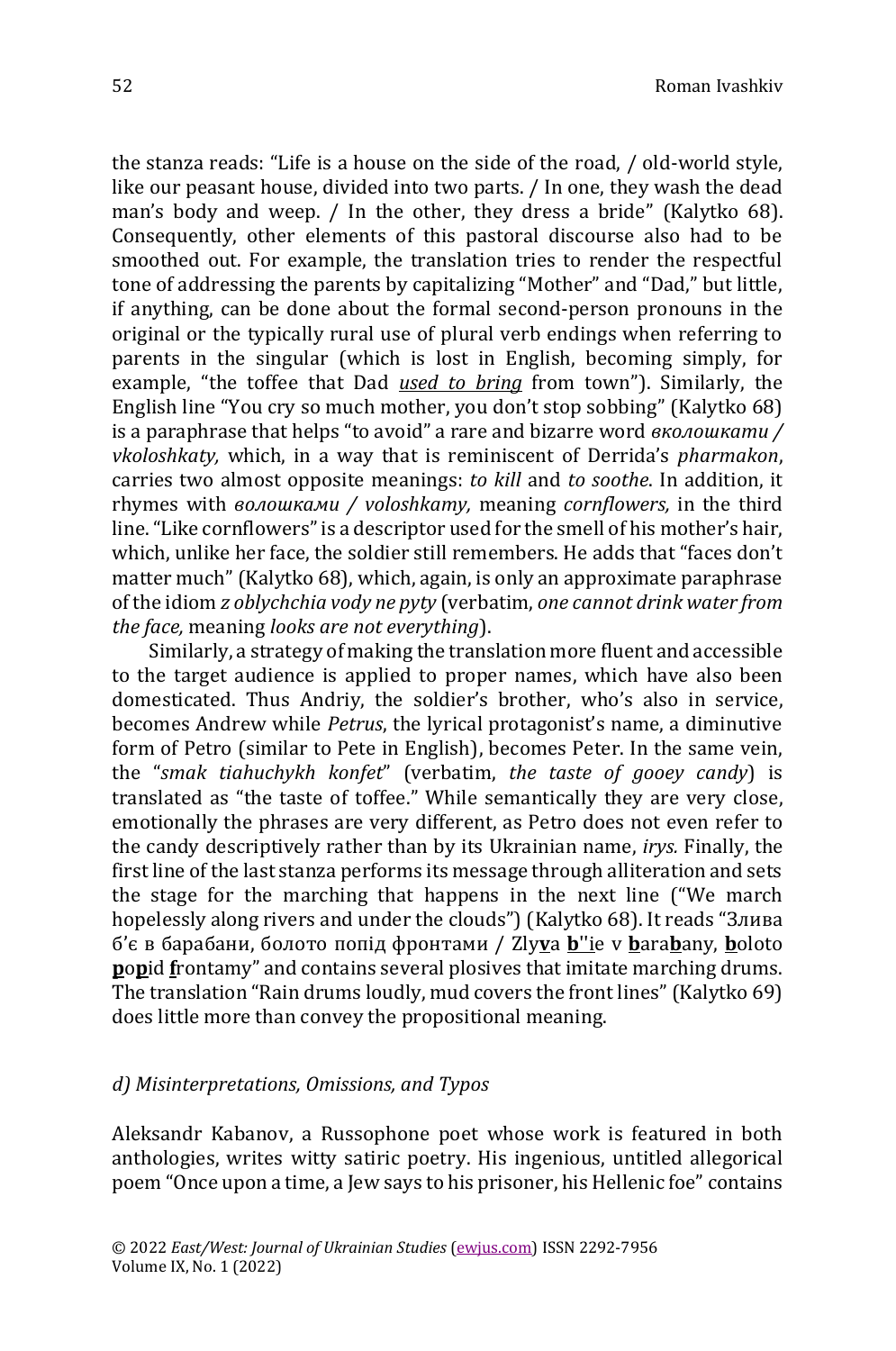several challenges, ranging from rather peculiar regional cultural concepts to intertextual references (Kabanov 59). For example, the appositive word *kolorad* (a derogatory term for a pro-Russian separatist coined after the Colorado beetle, whose colours resemble the Saint George ribbon), an essential concept that belongs in the notes, is missing in the opening line. The Russian word *terrikony*, which denotes the typical Donbas terrain, scattered with spoil tips or pit heaps, is rendered innocuously as "steppe" and could have instead been explained in the notes (Kabanov 59). Vladimir Maiakovskii's (Mayakovsky's) famous *shtaniny* / *trouser legs*, in "Stikhi o sovetskom pasporte" ("Poem on the Soviet Passport," 1929) is translated as "trendy trousers," which may produce an interesting "t" alliteration but at the same time somewhat obscures the reference to Mayakovsky (i.e., is the reader expected to know that wide trousers were trendy at that time?)<sup>11</sup> (Kabanov 59). Another important allusion, this time to Vladimir Putin's infamous comment (made at a 1999 Astana press conference) regarding the shelling of Grozny, "My i v sortire ikh zamochim" "We'll waste them [that is, 'terrorists'] in a shithouse," comes in the last stanza in the line "как, вначале, враги – мочили его в сортире," and it is translated as "how his foes cornered him, placed a bounty on his head" (Kabanov 59), a transformation for which, as a reader, I fail to catch the meaning. But perhaps the most surprising translation decision is to interpret the salutation "'Girkinson, shalom!'" as "'Girkinson, helmet down!,'" which most likely resulted from a "creative typo" in the original (i.e., *шолом / sholom*, the Ukrainian word for helmet, vs. *шалом / shalom*) (Kabanov 59). Another rendition of Kabanov's poem, by Alex Cigale, offers different solutions (including "slag heaps" for *terrikony*, "broad britches," "enemies trashed him in a privy," and "My shalom to G*e*rkinson!" [sic]) and can be found in *Plume*, an online magazine of contemporary poetry in translation.

Omissions and misinterpretations occur even more frequently in multiple translations in *Letters from Ukraine.* The last stanza of Mirek Bodnar's untitled poem "Ми будемо відходити безшелесно" / "We depart without a rustle" incorporates a two-line quote from the opening verse of John 1: "На початку було слово / і слово в Бога було" [In the beginning was the Word, and the Word was with God] (Bodnar 68, my trans.), but then playfully switches gears and replaces the expected "and the Word was God" with "у кінці буде мовчання,  $\ell$  і мовчання буде у нас" [in the end there will be silence and silence will be with us] (Bodnar 68, my trans.). In the translation, this rather straightforward passage undergoes an unnecessary transformation, thereby losing the preposition *with* in lines 2 and 4: "In the

<sup>11</sup> In Herbert Marshall's translation ("My Soviet Passport" 1982) the line reads "I pull out / of my wide trouser-pockets" (Mayakovsky 154).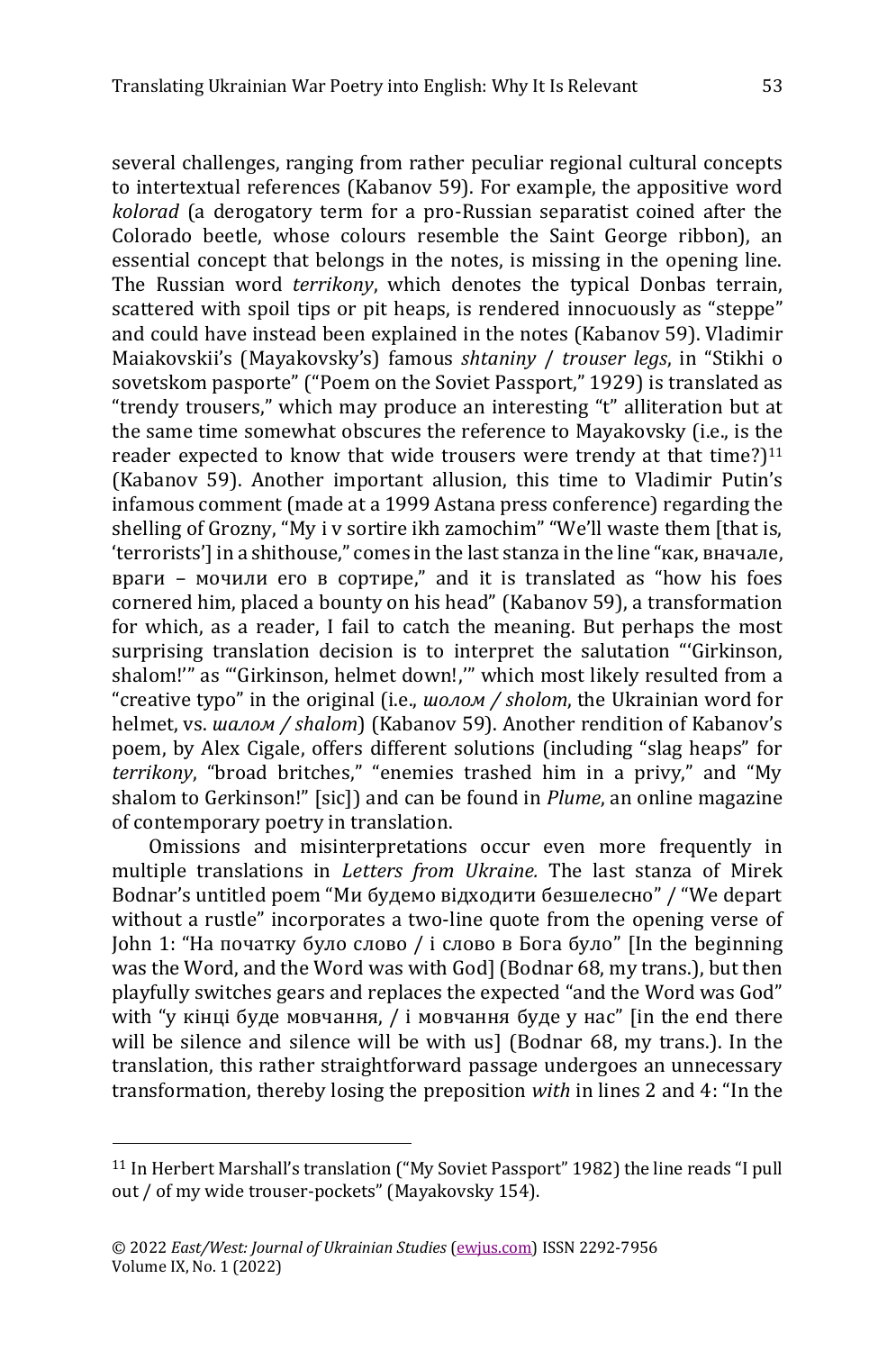beginning was the word, / and the word was God, / in the end will be silence, / and silence will be us" (Bodnar 69). As a result, the biblical quote is distorted and the meaning, that posed no interpretative difficulty, is unjustifiably modified.

In Bodnar's next untitled poem "Огида до римованих віршів" translated as "Revulsion against rhymes," "терпіння і побожність" ("patience and piety"), perhaps again due to a typo, turns into "patience and pity" (Bodnar 70). The drastic changes in his untitled poem "Світло ніколи не увійде" ("Light will never enter," my trans.) are unwarranted because this unrhymed poem appears to be quite conducive to a "close" (or "closer") translation. Instead, the liberties with syntax mix up theme and rheme and shift the logical emphasis (for example, "Світло ніколи більше не увійде / до цієї кімнати, заповненої темрявою / і нашим з тобою диханням" is translated as "Darkness and our breathing fill the room / where light will never walk") (Bodnar 72). Other loose interpretations affect the content without contributing much to the form (for example, "Ми ще намагаємося сяк-так ходити, / щось говорити непевне" is translated rather awkwardly as "We struggle to walk, / blabber something") (Bodnar 72–73).

Vasyl Holoborodko's philosophical poems, featured in both anthologies, follow a structural pattern whereby a reflection on an experience culminates with a formulaic three-line "take-away" resembling a haiku. Almost like Joycean epiphanies, these revelations (which Holoborodko does call "epiphanies"), summarize the symbolism behind the poem's key archetypal image. For example, his poem "Наодинці з метеликом" ("Alone with a Butterfly"—my trans.), translated as "One on One with a Butterfly," recounts the lyrical protagonist's experience of chasing a butterfly, interrupted by an uncanny realization that it is in fact the butterfly that is chasing him. After a rumination about nature / art, transformation, and the inability to relive an evanescent experience as opposed to simply returning to a marked page in a book, the poem concludes with an epiphany: "метелик-не-метелик –  $/$ символ за ознакою / «бути тим, що є прихованою загрозою»" (Holoborodko 94). The translation "butterfly—not a butterfly / this is a symbol— / 'to be is a hidden threat')" takes on an eerily existential aura by equating existence itself with a threat, instead of saying "to be that which is a hidden threat" (Holoborodko 95).

In some instances, blatant misinterpretations are caused by confusing homonyms and paronyms. For example, in Bohdan-Oleh Horobchuk's poem "Птахи," translated as "Birds," the lines "дві сороки метушаться на березі, / підсилюючи біло-чорний ефект" are translated as "two magpies bicker on the shore / their white-black impression / magnified …" (Horobchuk 104–05). Contextually, given what we learn in the original from the next line (which reads "intensifying the white and black effect"), the fussing (or bickering) is more likely to be happening in a birch tree (на бер*е*зі) than on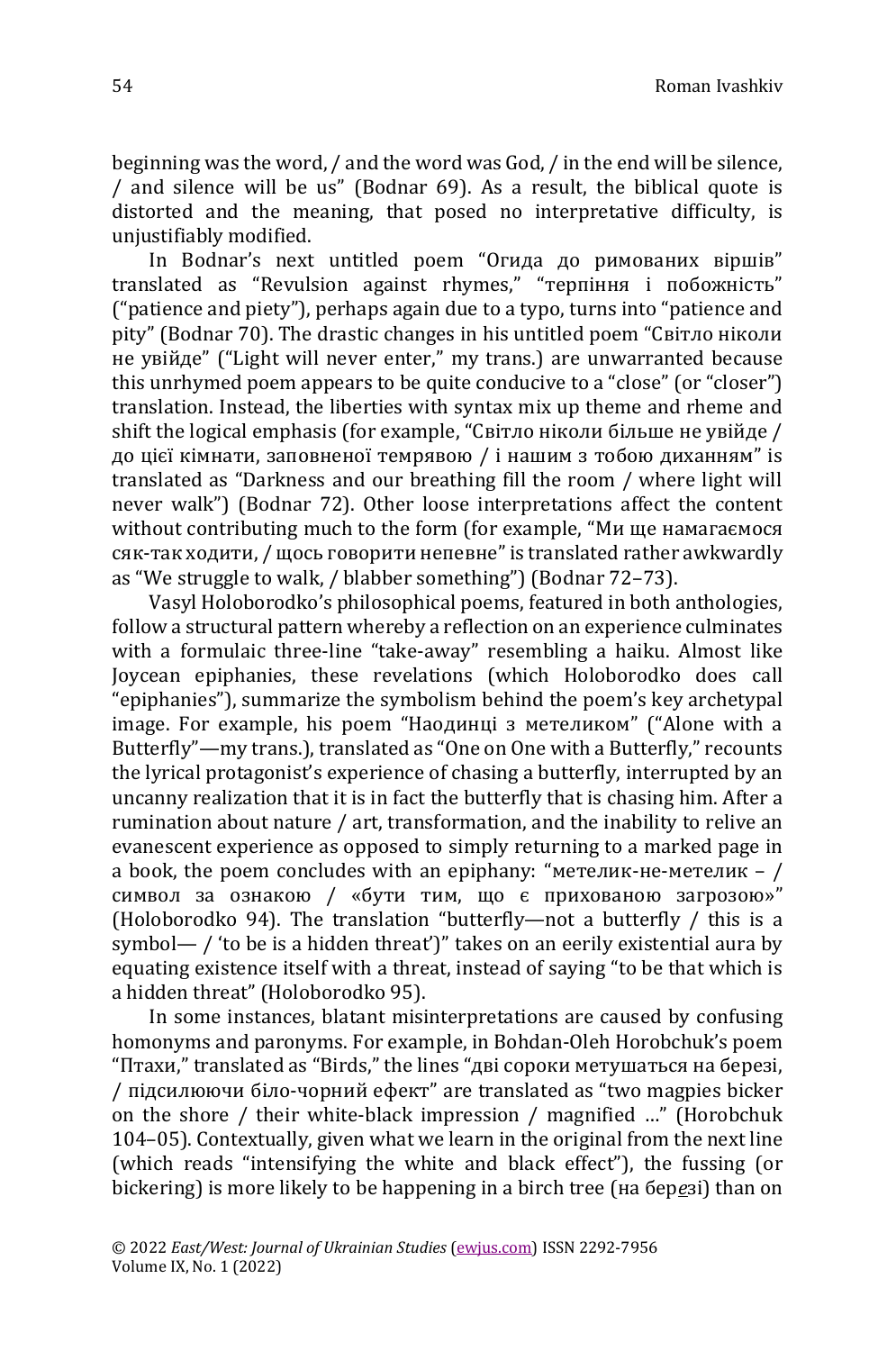the shore (на б*е*резі). The confusion might have arisen due to the Ukrainian words for *bank/shore* and *birch tree* having identical forms in the locative case with the only difference being the stress. Similarly, the Ukrainian paronyms *місто/city* and *міст/bridge* wrought havoc on the last stanza in Nataliia (Natalia) Belchenko's poem "Вроцлав," translated as "Wroclaw." "Над карамельною рікою / І містом W на Миколая / Дівчатко відкопало Трою / І досі ще її копає" is translated as "At the caramel river and / The W bridge on Christmas Eve / A little girl was digging up Troy / And she's still digging today" (Belchenko 48–49). While one can maybe turn a blind eye to St. Nick's transformation into Christmas Eve in English, the "W bridge" (whereas it should clearly be *city*, not *bridge*) in the poem, when the name of the city is in the title, just sounds oddly comical.

CAN THE CONCEPT "RELEVANT" BE EXTENDED?

As my discussion of the translation challenges and the instances of untranslatability in the two anthologies suggests, due to both objective reasons of untranslatability and subjective reasons of human error or misapprehension, many of the translated poems would not be considered "relevant" if judged solely by the criteria of quantity and quality as outlined by Derrida. Surprisingly, however, after his explanation of what a "relevant" (also referred to as "the best possible") translation would entail (Derrida 372), in a rather counterintuitive move Derrida admits that his translation of the English verb *seasons* as *relève* in French (in the line "when mercy seasons justice" from Portia's "The quality of mercy" speech in Shakespeare's *The Merchant of Venice*) "will not be answerable to [*relever de*] what is currently called a translation, a relevant translation" (382). Derrida suggests—again, counterintuitively—that "the most relevant translation (that which presents itself as the transfer of an intact signified through the inconsequential vehicle of any signifier whatsoever) is the least relevant possible" (382). What he proposes instead is more of "a transaction, transformation, travail, *travel –* and a treasure trove," which "puts to work the languages, first of all, without adequation or transparency, here assuming the shape of a new writing or rewriting as performative or poetic" (384).

Derrida concludes his essay by returning to the idea of the relevant, invoking Walter Benjamin's view of translation as the survival/afterlife of the original and insisting that "every translation should be relevant by vocation" (385). In this section, following Derrida's urging, I attempt to extend the concept of "relevance" so that it would apply not only to what translations say but what they do, or in other words, so that it would reflect not only meaning per se but also meaningfulness. For bilingual readers like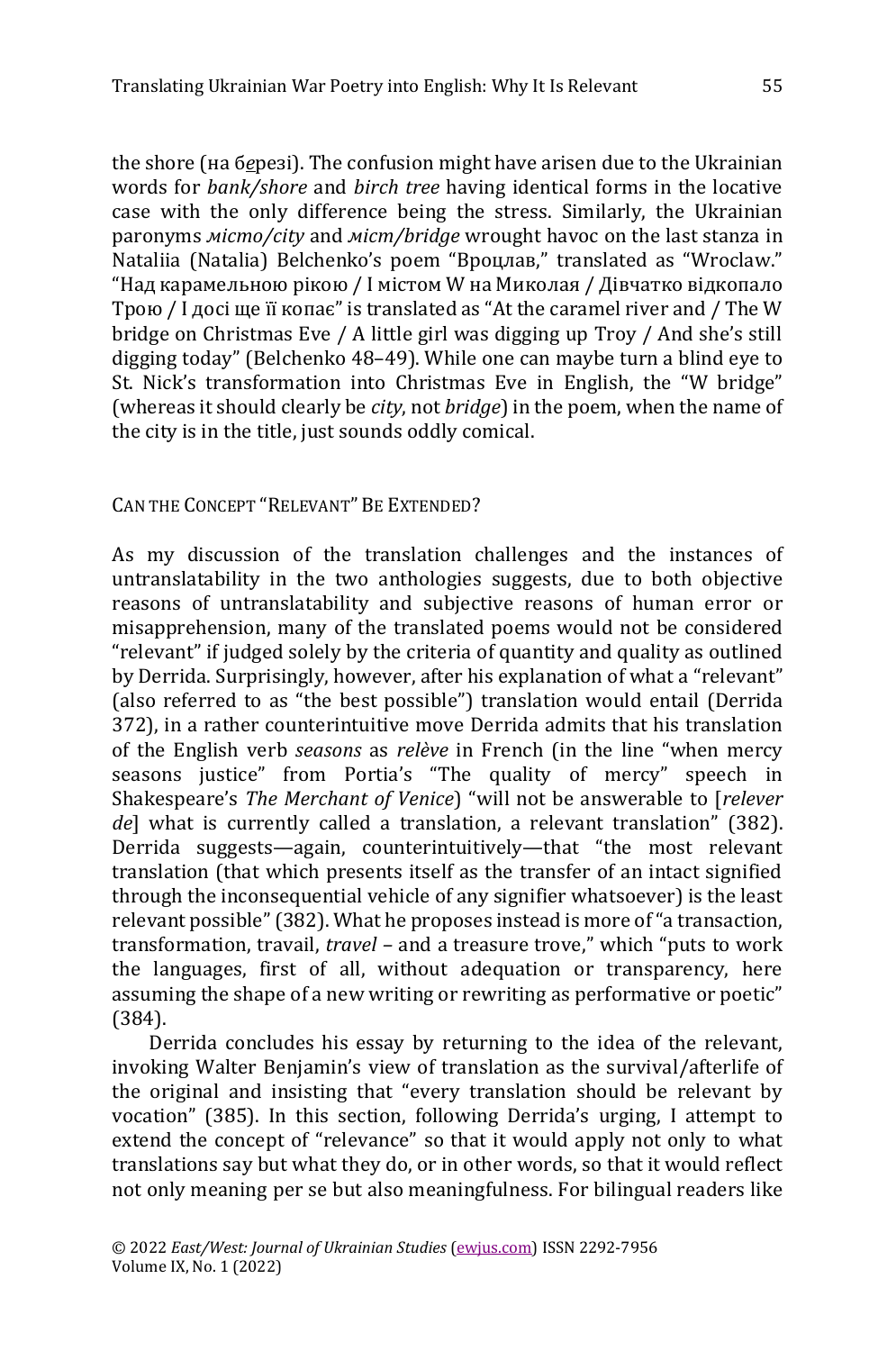myself (i.e., those who understand both English and the original Slavic language), the debate about the quality of some translations in the two anthologies may never be completely resolved. For anglophone audiences around the world who cannot read Ukrainian or Russian, these translations will be relevant primarily by vocation: they are packaged as war poems and as poems reflecting current events; thus their relevance lies in the meaningfulness of their overall message rather than their quality or the meanings of specific poems, lines, or words.

In his endorsement of *Words for War* on the anthology's website, poet and scholar Charles Bernstein enumerates various functions and facets of Ukrainian war poems in English translation: "*Words for War* is not your conventional poetry of witness but poetry and collective translation as intervention, complicity, weapon . . . . Poetry in the service of poetry. Poetry on the front lines." To call for words (or poems) to metaphorically serve as weapons is immediately evocative of a famous poem by Lesia Ukrainka, one of Ukraine's most prominent modernist writers. It opens with the lyrical protagonist's emotional appeal to words, asking why they are *not* weapons. The full stanza (in Peter Tempest's translation) reads as follows: "Why are my words not like steel brightly flashing / Out in the field where two armies are clashing? / Why not a sabre whose pitiless blows / Cut off the heads of our bitterest foes?"(Ukrainka). After the initial violent image of decapitation, Ukrainka, whose health was deteriorating but whose spirit remained unflinching, prophesies in the following stanzas that some "unknown brothers" will be able to employ her "(s)/word" even more effectively against tyrants and oppressors: "My only weapon, dear words that I cherish, / We must ensure that not both of us perish! / Wielded by brothers we do not yet know, / You may do better in routing the foe." What Ukrainka must have had in mind is most likely the future generations of Ukrainian writers and thinkers. But given how strongly she echoes Benjamin's concept of afterlife (from "The Translator's Task") and how she herself was heavily invested in translation, it is not unreasonable to believe that by "unknown brothers" she may have also meant translators, whose primary role of linguistic experts, cultural mediators, and artists is supplemented, if not superseded, by political activism.

The unprecedented political significance and relevance of the translations in both anthologies lie primarily in their giving voice to the formerly colonized, oppressed, marginalized, and underrepresented—or, to paraphrase Gayatri Spivak, in letting the subaltern speak. The subaltern in this case is colonized Ukraine vis-à-vis colonizer Russia (imperial and Soviet), which for centuries has been imposing its discourse on Ukraine and silencing all things Ukrainian. *Words for War* and *Letters from Ukraine* are not the first translation anthologies of post-1991 Ukrainian literature, but they are the first volumes of such magnitude to be devoted to a specific (and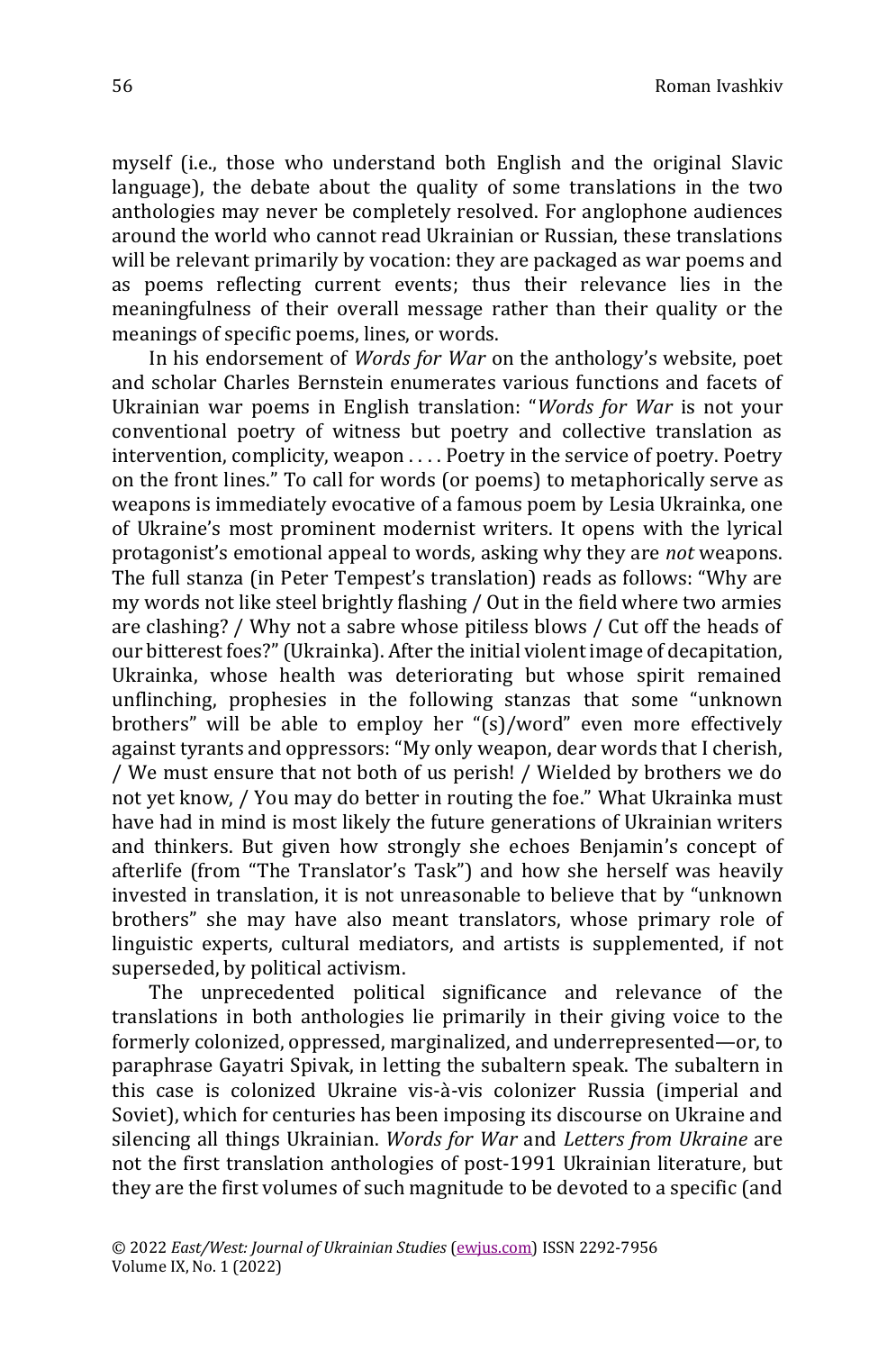very tragic) topic. The key objective of both projects, therefore, was not only to share the best selections from contemporary Ukrainian poetry (which, to be clear, they did anyway), but to draw the world's attention to Ukraine's current plight and to demonstrate that this war has lasted so long that war poetry has become a genre in its own right—a horrifying fact when one stops to think about it.

The impact of these translations on the anglophone public is difficult to measure (which is true about poetry in general), but whatever it may be, in terms of outreach translations cannot compete with journalism or social media. Yet, back in 2016 and 2017 (when *Letters from Ukraine* and *Words for War* came out), contributors to both anthologies had the courage to call a war a war (rather than merely a conflict or confrontation) at a time when not many politicians and reporters directly admitted the truth about Russia's role in this war, even in the face of overwhelming evidence of its involvement.

Whereas the lack of a united constructive response to Russian aggression from the western world continues to reflect (or even be justified by) the *hybridity*<sup>12</sup> of this war (a term that is sometimes incorrectly interpreted to imply that the war is invisible, hyperreal, or "unreal"), both anthologies offer aesthetic perspectives of those who fight this war every day and continue to lose their loved ones. For example, Borys Humenyuk's untitled poem "Our platoon commander is a strange man" reads:

A strange man, I say. But today he outdid himself In the early morning, he entered our tent and said That's it! No more war today! That's what they announced on TV— War is done for three whole days.

… We were getting our weapons and ammo ready When our weird platoon commander Shocked us with this news.

… On the first day of no war We lost our machine gun loader…. (Humenyuk 28–29)

Moreover, both collections offer an aesthetic response to Russian propaganda and provide ground for a comparison between politicized

<sup>12</sup> As Hans Petter Midttun explains, "it implies a war of mixed character or composed of different elements," a war that "seeks to weaken and subdue" (rather than to destroy), a war "whose ultimate aim is to exploit the protest potential of the Ukrainian population, ensuring a weak government willing to compromise with Russia" ("Hybrid War").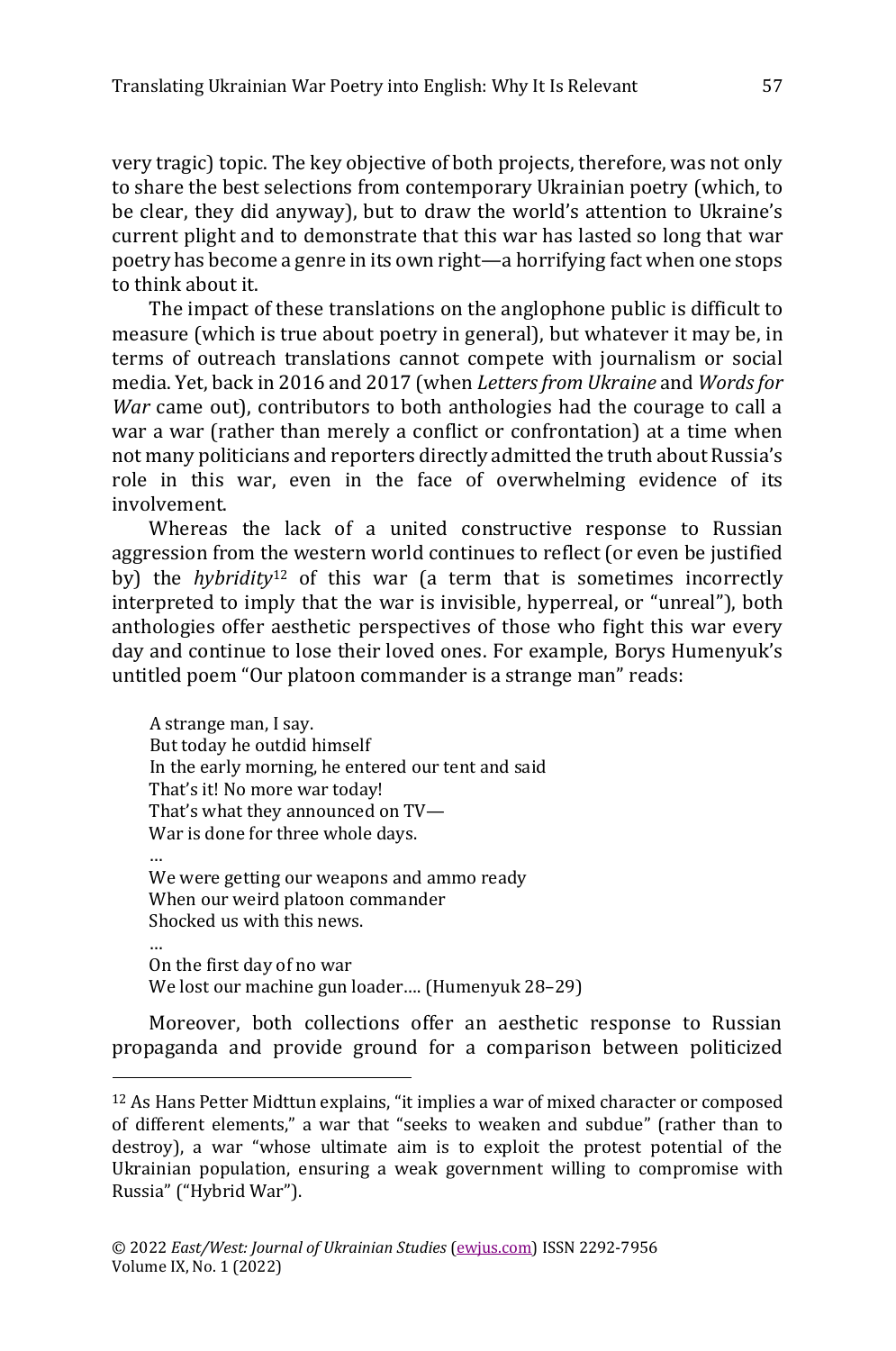poetry that acts as propaganda and poetry that engages with political issues but remains art. One telling example of the former is a book of collective authorship edited by Vladimir Vinnikov and entitled *The Russian Spring: An Anthology of Poetry*, <sup>13</sup> which, based on the sample poem footnoted below, can be taken seriously only if viewed as either parody or propaganda.

Finally, the translations in *Letters from Ukraine* and *Words for War* are relevant because they allow Ukrainian poems that capture local experiences to transcend their immediate context and exist in relation to universal values by acquiring and speaking, in a Benjaminian sense, a pure language, one that simultaneously invites translation and at the same time requires no translation. An example of such a profoundly simple and lucid poem comes from Humenyuk. In a metaliterary and self-reflexive piece entitled "Not a Poem in Forty Days," he writes,

Poetry is the shortcut to heaven. Poetry sees into the void. When you fall It lets you remember your way back. Poetry went places Where there isn't place for poetry. Poetry witnessed it all. Poetry witnessed it all. (Humenyuk 36–38)

This poem reminds us of the testimonial and cathartic functions of poetry but also illustrates an important function mentioned by Bernstein, that of "poetry [being] in the service of poetry."

<sup>13</sup> Hoping that the Latin saying "*epistola non erubescit*" ("paper does not blush") is true, I will quote one short poem by Igor' Karaulov: "Nazovite molodykh poetov, – / poprosil tovarishch tsekhovoi / Nazovu ia molodykh poetov / Motorola, Bezler, Mozgovoi. / Kto v bibliotekakh, kto v khinkal'niakh / a oni poety na voine / Aktual'nye iz aktual'nykh / i kontemporarnye vpolne / . . . krov'iu dobyvaetsia v atake / nezatertykh slov boepripas. / Khokku tam ne pishutsia, a tanki / Ilovaisk shturmuiut i Parnas." A gloss translation reads: "Name some young poets / a factory comrade asked me / I'll name some young poets / Motorola, Bezler, Mozgovoi / Some stay in libraries / others in khinkali diners / but they, conversely, are the poets at war / the cream of the mainstream / and quite contemporary too / . . . shedding blood in battle gains them / the ammunition of unhackneyed words / hokku isn't written there / but tank-a-s are / rushing Ilovaisk and Parnassus." All three "poets" mentioned in this poem were insurgency militia field commanders. Today, Motorola, Russian citizen Arsen Pavlov's nom de guerre, and Aleksei Mozgovoi are dead after infighting, while Igor' Bezler is no longer involved in the war and lives in Russiaoccupied Crimea, according to Grigory Alexandrov's article "Where Are They Now?"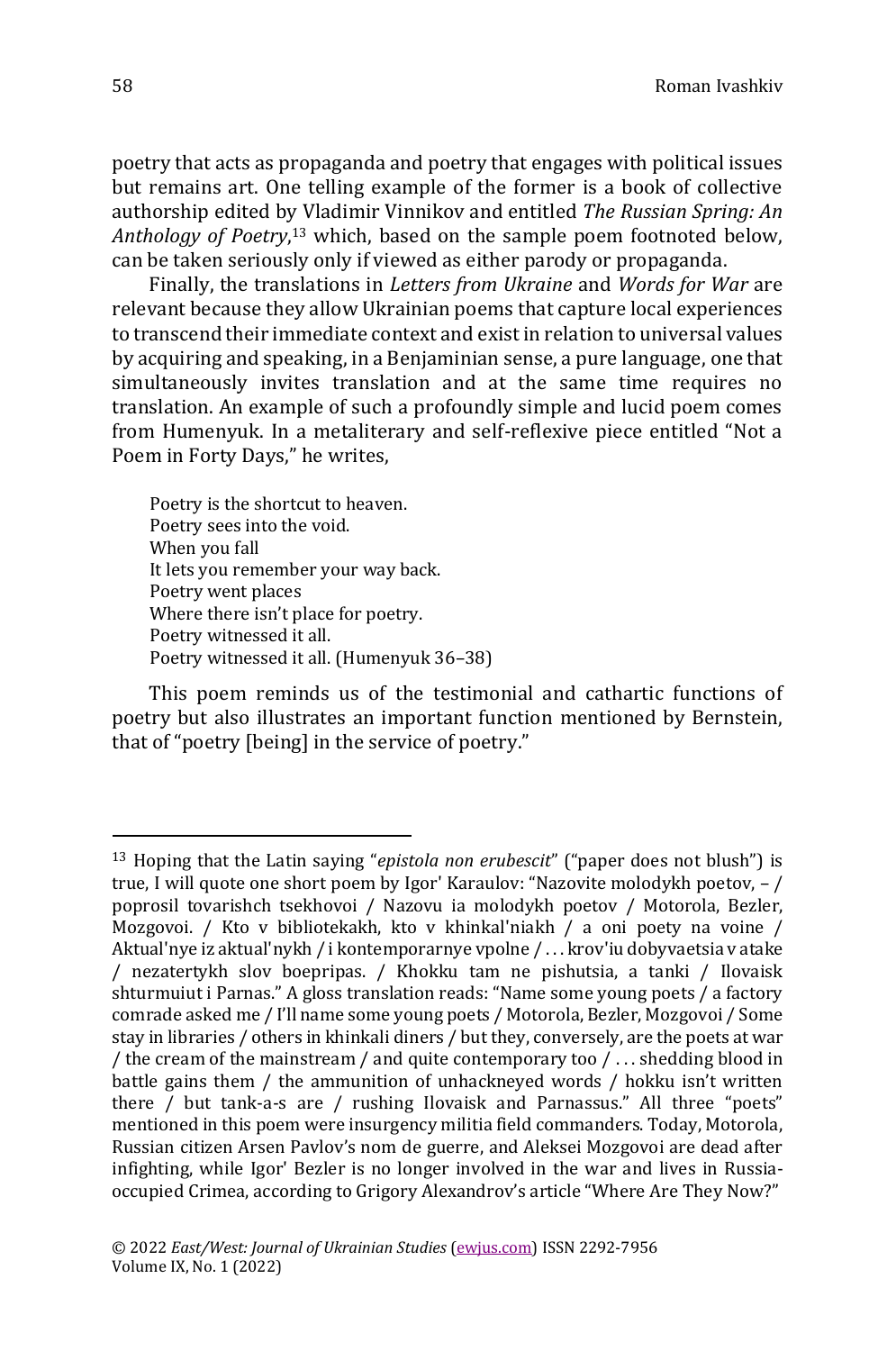RECEPTION OF CONTEMPORARY UKRAINIAN LITERATURE AND THE UNTRANSLATABILITY OF POETRY

To conclude, I briefly consider the bigger picture of the anglophone reception of contemporary Ukrainian literature and the broader issue of the (un)translatability of poetry. Although literary translation, especially from less commonly translated languages/cultures like Ukrainian, remains largely underappreciated, underpaid, and understudied, in recent years English translations of Ukrainian literature have been, relatively speaking, on the rise. This positive dynamic is reflected in the growing number of single-author volumes and, more importantly, of anthologies produced in the last decade. The monumental *From Three Worlds: New Writing from Ukraine* (1996) and *Sto rokiv iunosti: Antolohiia ukrains'koi poezii XX st. v anhlomovnykh perekladakh / Hundred Years of Youth: A Bilingual Anthology of 20th-Century Ukrainian Poetry* (2000) were followed by *In a Different Light: A Bilingual Anthology of Ukrainian Literature* (2008)*, An Anthology of Modern Ukrainian Drama* (2012), *Herstories: An Anthology of new Ukrainian Women Prose Writers* (2014), *The Frontier: 28 Contemporary Ukrainian Poets*  (2017), and, most importantly, *The White Chalk of Days: The Contemporary Ukrainian Literature Series Anthology* (2017).

The number of translators working on such projects has also grown. For example, a total of 52 translators were involved in *Words for War* and *Letters from Ukraine.* As more translators are attracted to Ukrainian literature, working in collaborative teams that consist of poets (not just academics who have traditionally carried the burden), and as more stakeholders ("native informants," poets, actors/performers, proofreaders, editors, publishers, reviewers, critics, literary organizations, conferences/readings) become involved in the processes of production and reception, translation of Ukrainian literature will continue to evolve from a parochial to a more cosmopolitan enterprise.

My analysis of the translation challenges and issues in the two anthologies confirms that content-vs.-form and domestication-vs. foreignization, the two persisting dichotomies that frame the discourse of translation studies, continue to affect how translation is defined and practised. Few theoreticians and practitioners today need to be persuaded that literary translation, especially of poetry, demands not just reproduction but transformation, a highlighting and appreciating of the many levels on which meaningfulness is conveyed through forms and soundscapes, things that are part of literariness, of literary value. Yet, in reality, "reason" (to return to Nabokov's catchy way of putting it) still too often continues to be privileged over "rhyme." Due to the irreconcilable differences in contexts and sensibilities and the considerable asymmetries in forms between Slavic languages and English, many translation decisions are made in favour of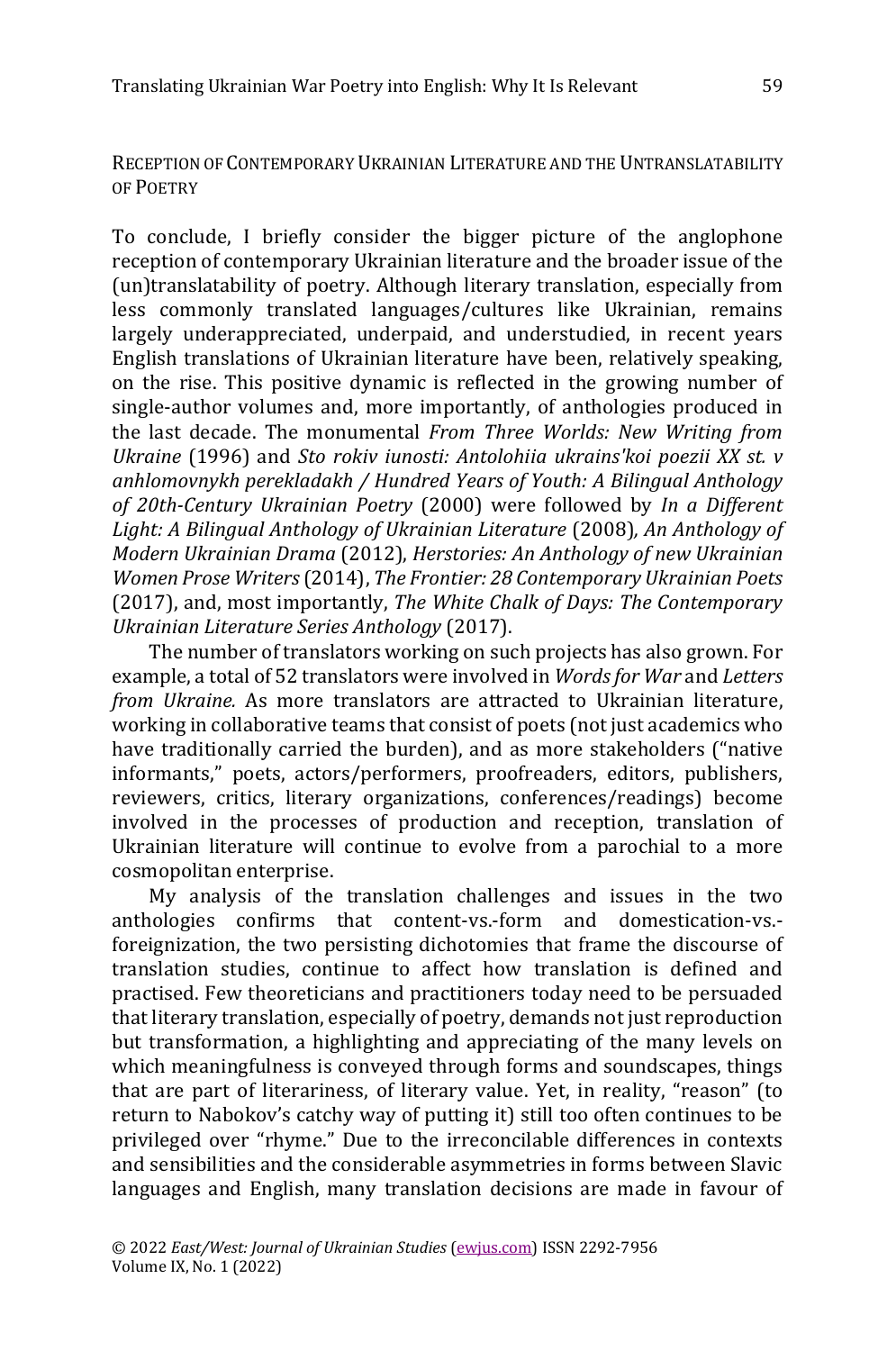semantic value over literariness. And the belief in the possibility of capturing and transferring the "intact signified" (in the words of Derrida) manifests the utopian pursuit of equivalence or adequacy, which, ironically, often results in "irrelevance." "Creative transposition," Jakobson's solution for poetry translation, which many of us wish he could have further elaborated, seems to be clear on transposition but less so on the "creative" part, as the "justabout-right" amount of creativity and the extent of poetic license are yet to be determined (131). Similarly, despite rigorous advocacy for foreignization by scholars like Lawrence Venuti (and others), domestication—which often results in "fluent" but "smoothed-out" translations produced at the expense of stylistic and cultural nuances or formal properties—remains a "default safe mode," a "necessary evil," a trade-off between a translation and no translation.

The question of the untranslatability of poetry remains open, and this status quo can be viewed as useful. On the one hand, as any completed translation project, including the two anthologies in question, would testify, poetry is translatable: it has been and will be translated, the only caveat being "how effectively?" (which in most cases is a judgment call). On the other hand, untranslatability—"as a matter of aspect, kind or degree" or "in the shape of connotation, nuance or poetic quality" (in Theo Hermans's apt description)—nonetheless persists (302). Perhaps this could be seen not as an obstacle or failure on the translator's part, but as a stimulus, a positive creative challenge encouraging the translator to look for new solutions. Ultimately, from the translator's perspective, a "relevant" translation depends on the translator's ability to explore the potential of the target language to capture those echoes of the original; to strike a balance between the author's and their own voices; to creatively experiment with the intertexts and contexts, especially when originals resist; and, most importantly, to strive to create a work of art rather than a copy that is "faithful" but deficient as literature. From the audience's perspective, a "relevant" translation depends on the subjective response of an individual reader, which, among other things, varies based on whether the reader knows both languages. Those who speak only the target language might be more inclined to celebrate translation and appreciate the gain, whereas those who speak the original language might be more prone to focus on the loss. Both types of readers will hopefully recognize the importance of these afterlives of Ukrainian war poems as they offer an aesthetic testimony to the tragic events and experiences of war, pay symbolic tribute to the victims, promote historical justice, enrich international poetic heritage, and invite future reinterpretations and (re)translations.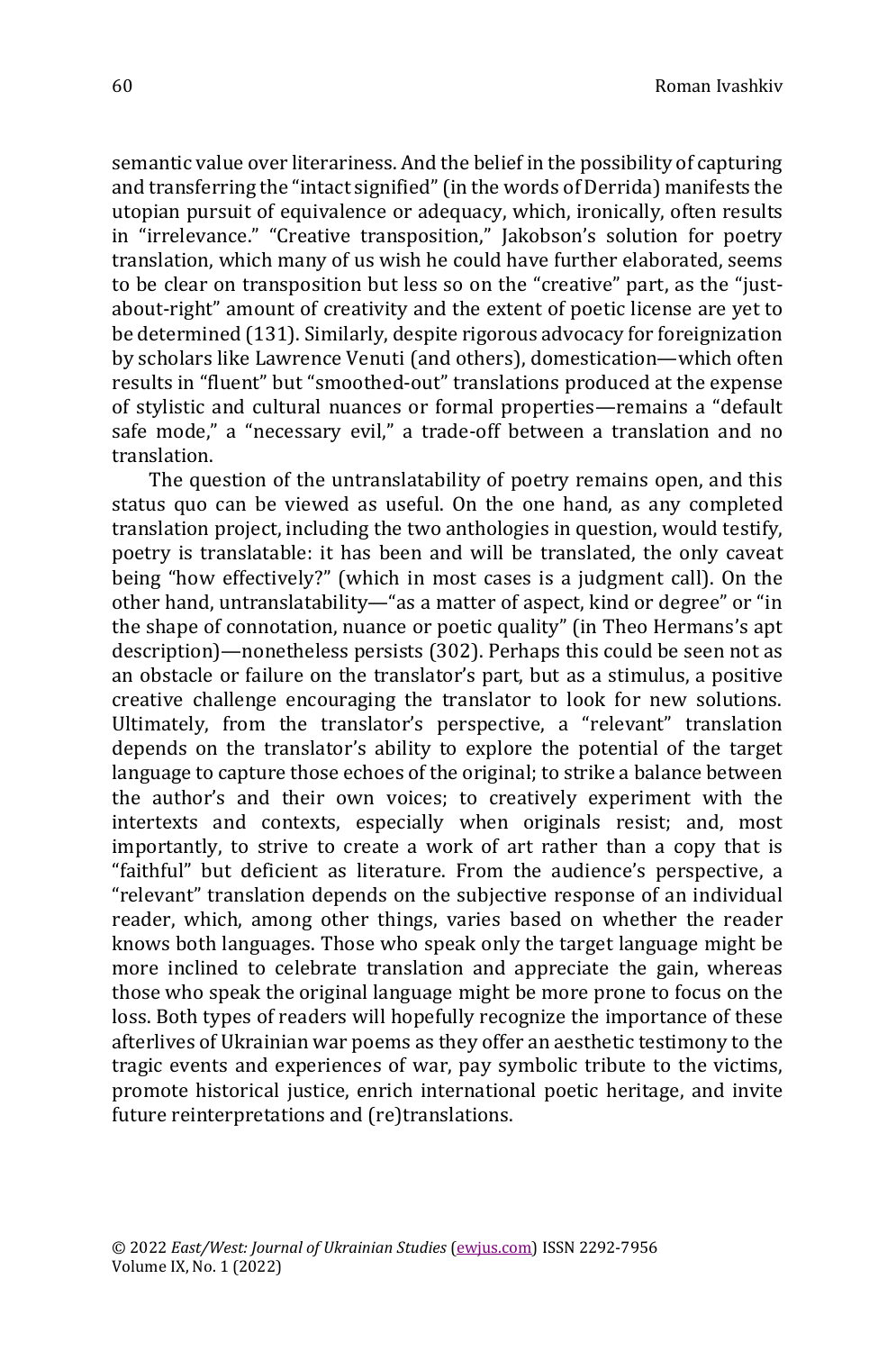#### Works Cited

- Alexandrov, Grigory. "Where Are They Now? Five Years Ago, the Bloodiest European War of the 21st Century Began in Eastern Ukraine. Here's What's Become of Those Early Separatist Leaders." *Meduza,* 31 May 2019, [https://meduza.io/en/feature/2019/06/01/where-are-they-now.](https://meduza.io/en/feature/2019/06/01/where-are-they-now) Accessed 28 June 2020.
- Andrukhovych, Iurii. "An Emergency Bag with Letters." Introductory essay, translated by Vitaly Chernetsky. *Lysty z Ukrainy: poetychna antolohiia / Letters from Ukraine: Poetry Anthology,* edited by Hryhory Semenchuk, et al., Krok, 2016, pp. 5–11.
- Andryczyk, Mark, editor. *The White Chalk of Days: The Contemporary Ukrainian Literature Series Anthology*. Academic Studies Press, 2017.
- Belchenko, Natalia. "Wroclaw." Translated by Ali Kinsella, *Lysty z Ukrainy: poetychna antolohiia / Letters from Ukraine: Poetry Anthology,* edited by Hryhory Semenchuk et al., Krok, 2016, pp. 48–49.
- Barskova, Polina. Afterword. *Words for War: New Poems from Ukraine*. Edited by Oksana Maksymchuk and Max Rosochinsky, Academic Studies Press, 2017, pp. 191–97.
- Benjamin, Walter. "The Translator's Task." Translated by Steven Rendall, *TTR: Traduction, Terminologie, Rédaction*, vol. 10, no. 2, 1997, pp. 151–65.
- Bernstein, Charles. Endorsement. "Praise for *Words for War.*" *The Academic Studies Press,* [http://l.academicstudiespress.com/words-for-war.](http://l.academicstudiespress.com/words-for-war) Accessed 27 June 2020.
- Bodnar, Mirek. "Darkness and our breathing fill the room." Translated by Svitlana Iukhymovych. *Lysty z Ukrainy: poetychna antolohiia / Letters from Ukraine: Poetry Anthology,* edited by Hryhory Semenchuk et al., Krok, 2016, pp. 72–73.
- —."Revulsion against rhymes." Translated by Svitlana Iukhymovych, *Lysty z Ukrainy: poetychna antolohiia / Letters from Ukraine: Poetry Anthology,* edited by Hryhory Semenchuk et al., Krok, 2016, pp. 70–71.
- —. "We depart without a rustle." Translated by Svitlana Iukhymovych, *Lysty z Ukrainy: poetychna antolohiia / Letters from Ukraine: Poetry Anthology,* edited by Hryhory Semenchuk et al., Krok, 2016, pp. 68–69.
- Bureau of Conflict and Stabilization Operations at the United States Department of State. "Countering Russia's Aggression in Ukraine." *Bureau of Conflict and Stabilization Operations at the United States Department of State*, [https://dos](https://dos-cso.maps.arcgis.com/apps/Cascade/index.html?appid=8dad6c865bed491ead3190c7ffb2fafe)[cso.maps.arcgis.com/apps/Cascade/index.html?appid=8dad6c865bed491ead3](https://dos-cso.maps.arcgis.com/apps/Cascade/index.html?appid=8dad6c865bed491ead3190c7ffb2fafe) [190c7ffb2fafe.](https://dos-cso.maps.arcgis.com/apps/Cascade/index.html?appid=8dad6c865bed491ead3190c7ffb2fafe) Accessed 27 June 2020.
- Cavanagh, Clare. "The Art of Losing: Polish Poetry and Translation." *Translation: Translators on Their Own Work and What It Means,* edited by Esther Allen and Susan Bernofsky, Columbia UP, 2013, pp. 234–44.
- Cigale, Alex, translator. "A Redneck Trojan, Once upon a Time, to a Prisoner Hellene." By Aleksandr Kabanov, *Plume,* no. 74, September 2017, [https://plumepoetry.com/featured-selection-three-contemporary-russian](https://plumepoetry.com/featured-selection-three-contemporary-russian-poets/)[poets/.](https://plumepoetry.com/featured-selection-three-contemporary-russian-poets/) Accessed 23 January 2022.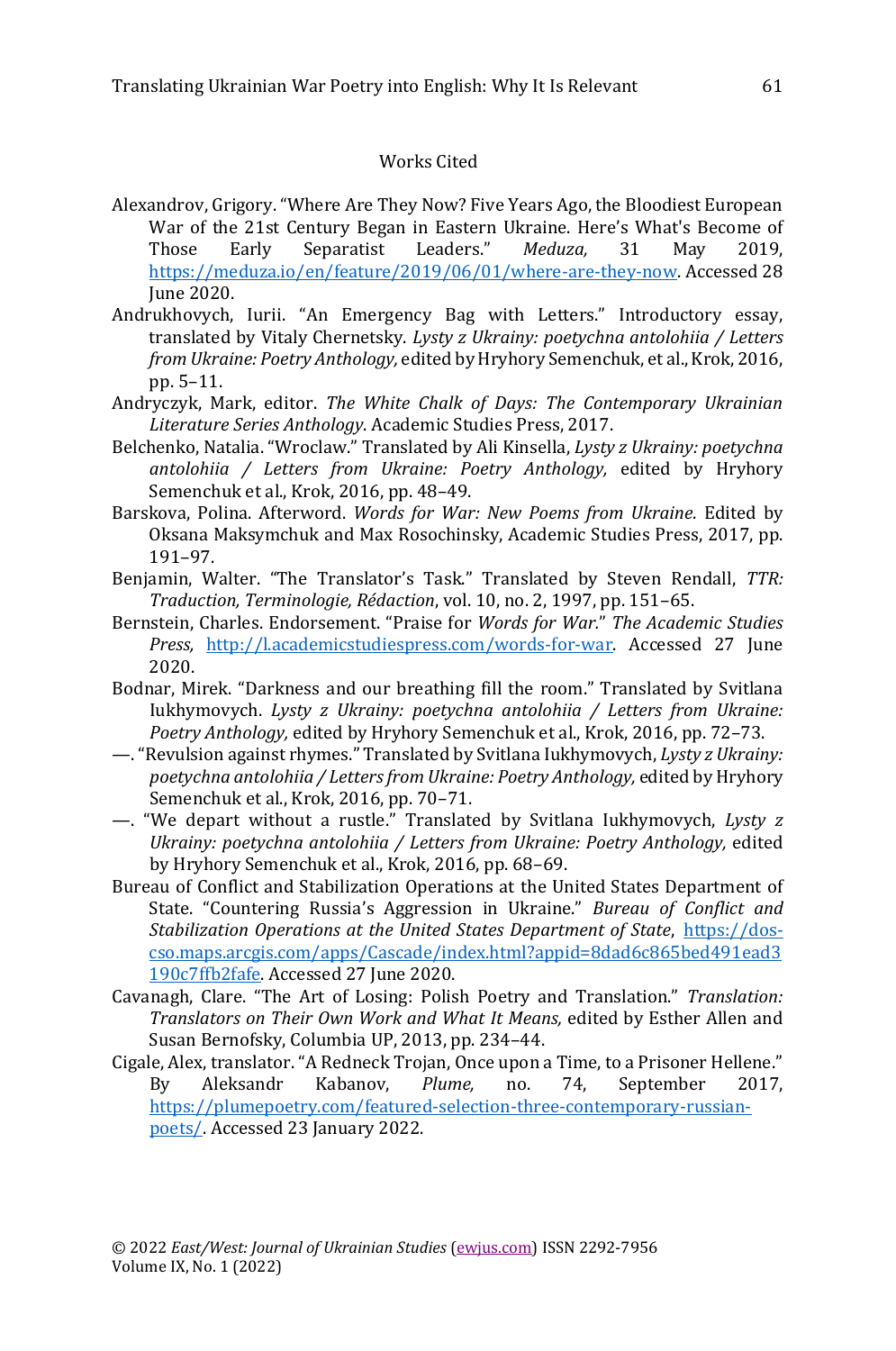- Collins, Billy. "Silence." *Poetry Foundation,* 2022, [https://www.poetryfoundation.org/poetrymagazine/poems/12577/silence.](https://www.poetryfoundation.org/poetrymagazine/poems/12577/silence)  Accessed 28 June 2020.
- Derrida, Jacque. "What Is a 'Relevant' Translation?" Translated by Lawrence Venuti, *The Translation Studies Reader,* 3rd ed., edited by Lawrence Venuti, Routledge, 2012, pp. 365–88.
- Frost, Robert. "The Craft of Poetry." Interview with Cleanth Brooks et al. *Interviews with Robert Frost,* edited by Edward Connery Lathem, Holt, Rinehart and Winston, 1966, pp. 199–206.
- Galina, Maria, and Arkady Shtypel. "Ukraine—Poetry, Maidan, Revolution." *Poem: International English Language Quarterly*, vol. 3, no. 2, 2015, pp. 189–98. DOI: 10.1080/20519842.2015.1070077
- Gilmore, Jim. "Ongoing Violations of International Law and Defiance of OSCE Principles and Commitments by the Russian Federation in Ukraine." *U.S. Mission to the OSCE*, 21 May 2020, [https://osce.usmission.gov/on-russias-aggression](https://osce.usmission.gov/on-russias-aggression-against-ukraine-10-2-2/)[against-ukraine-10-2-2/.](https://osce.usmission.gov/on-russias-aggression-against-ukraine-10-2-2/) Accessed 27 June 2020.
- Hermans, Theo. "Translatability." *Routledge Encyclopedia of Translation Studies*, edited by Mona Baker and Gabriela Saldanha, 2nd ed., Routledge, 2009, pp. 300– 03.
- Hogan, Ed, and Askold Melnyczuk, editors. *From Three Worlds: New Ukrainian Writing*. Zephyr Press, 1996.
- Holoborodko, Vasyl. "One on One with a Butterfly." Translated by Svitlana Iukhymovych. *Lysty z Ukrainy: poetychna antolohiia / Letters from Ukraine: Poetry Anthology,* edited by Hryhory Semenchuk et al., Krok, 2016, pp. 92–95.
- Horishna, Halyna. "Poeziia Maidanu u dyskursi ukraiins'koi revoliutsiinoi poezii 19– 20 stolittia." 2018. Ternopil's'kyi natsional'nyi pedahohichnyi universytet im. Volodymyra Hnatiuka, PhD dissertation, [https://tnpu.edu.ua/naukova](https://tnpu.edu.ua/naukova-robota/docaments-download/k58-053-02/Dis_Horishna__.pdf)[robota/docaments-download/k58-053-02/Dis\\_Horishna\\_\\_.pdf.](https://tnpu.edu.ua/naukova-robota/docaments-download/k58-053-02/Dis_Horishna__.pdf)
- Horobchuk, Bohdan-Oleh. "Birds." Translated by Svitlana Iukhymovych, *Lysty z Ukrainy: poetychna antolohiia / Letters from Ukraine: Poetry Anthology, edited* by Hryhory Semenchuk et al., Krok, 2016, p. 104–05.
- Humenyuk. Borys. "Not a Poem in Forty Days." Translated by Oksana Maksymchuk and Max Rosochinsky, *Words for War: New Poems from Ukraine*, edited by Oksana Maksymchuk and Max Rosochinsky, Ukrainian Research Institute / Harvard University / Borderline Foundation for Academic Studies / Academic Studies Press, 2017, pp. 36–38.
- —. "Our platoon commander is a strange man." Translated by Oksana Maksymchuk and Max Rosochinsky, *Words for War: New Poems from Ukraine*, edited by Oksana Maksymchuk and Max Rosochinsky, Ukrainian Research Institute / Harvard University / Borderline Foundation for Academic Studies / Academic Studies Press, 2017, pp. 28–29.
- Irvanets, Oleksandr. "The world has cut itself into pieces." Translated by Olga Gerasymiv, *Lysty z Ukrainy: poetychna antolohiia / Letters from Ukraine: Poetry Anthology,* edited by Hryhory Semenchuk et al., Krok, 2016, pp. 174–75.
- Ivashkiv, Roman. Review of *Words for War: New Poems from Ukraine,* by Oksana Maksymchuk and Max Rosochinsky, editors. *East/West: Journal of Ukrainian Studies*, vol. 6, no. 2, 2019, pp. 217–20. DOI: 10.21226/ewjus541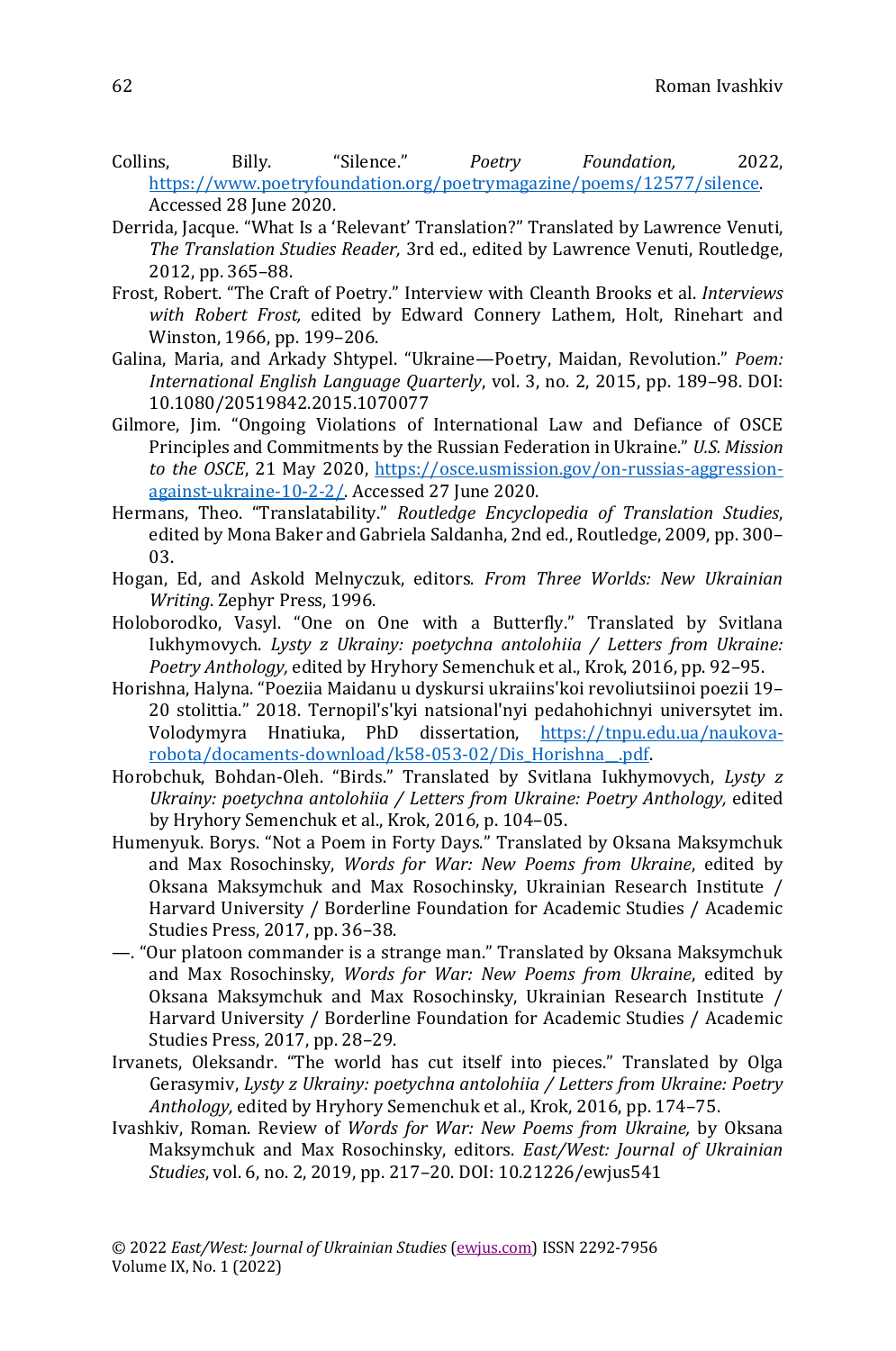- Izdryk, Iurii. "Darkness Invisible." Translated by Boris Dralyuk, *Words for War: New Poems from Ukraine*, edited by Oksana Maksymchuk and Max Rosochinsky, Ukrainian Research Institute / Harvard University / Borderline Foundation for Academic Studies / Academic Studies Press, 2017, pp. 48–49.
- —. "Prayer." Translated by Julia Kalysh. *Lysty z Ukrainy: poetychna antolohiia / Letters from Ukraine: Poetry Anthology,* edited by Hryhory Semenchuk et al., Krok, 2016, pp. 164–65.
- —. *Smokes.* Translated by Roman Ivashkiv and Erín Moure, Lost Horse Press, 2019.
- Jakobson, Roman. "On Linguistic Aspects of Translation." *The Translation Studies Reader,* edited by Lawrence Venuti, 3rd ed., Routledge, 2012 (©1959), pp. 126– 31.
- Kabanov, Aleksandr. "Once upon a Time, a Jew Says to His Prisoner, His Hellenic Foe." Translated by Oksana Maksymchuk and Max Rosochinsky, *Words for War: New Poems from Ukraine*, edited by Oksana Maksymchuk and Max Rosochinsky, Ukrainian Research Institute / Harvard University / Borderline Foundation for Academic Studies / Academic Studies Press, 2017, p. 59.
- Kaminsky, Ilya. "Barometers." *Words for War: New Poems from Ukraine*, edited by Oksana Maksymchuk and Max Rosochinsky, Academic Studies Press, 2017, pp. xviiii–xxv.
- Kalytko, Kateryna. "He Writes." Translated by Olena Jennings and Oksana Lutsyshyna, *Words for War: New Poems from Ukraine*, edited by Oksana Maksymchuk and Max Rosochinsky, Ukrainian Research Institute / Harvard University / Borderline Foundation for Academic Studies / Academic Studies Press, 2017, pp. 68–69.
- Kiyanovska, Marianna. "Freedom Avenue." Translated by Vitaly Chernetsky, *Lysty z Ukrainy: poetychna antolohiia / Letters from Ukraine: Poetry Anthology,* edited by Hryhory Semenchuk et al., Krok, 2016, pp. 204–05.
- Kononenko, Ievheniia. "Ievanheliie vid poetiv." *Krytyka*, vol. 19, nos. 3–4, May 2015, [https://krytyka.com/ua/articles/ievanheliie-vid-poetiv.](https://krytyka.com/ua/articles/ievanheliie-vid-poetiv) Accessed 28 June 2020.
- Kubijovyč, Volodymyr, et al. "Podilia." *The Internet Encyclopedia of Ukraine,* 2020 (© 1993), [http://www.encyclopediaofukraine.com/display.asp?linkpath=pages%5CP%5CO%5](http://www.encyclopediaofukraine.com/display.asp?linkpath=pages%5CP%5CO%5CPodilia.htm) [CPodilia.htm.](http://www.encyclopediaofukraine.com/display.asp?linkpath=pages%5CP%5CO%5CPodilia.htm) Accessed 28 June 2020.
- Kudryavitsky, Anatoly, editor and translator. *The Frontier: 28 Contemporary Ukrainian Poets*. Glagoslav Publications, 2017.
- Luchuk, Olha, and Michael Naydan, editors. *Sto rokiv iunosti: Antolohiia ukrains'koi poezii XX st. v anhlomovnykh perekladakh / Hundred Years of Youth: A Bilingual Anthology of 20th-Century Ukrainian Poetry*. Litopys, 2000.
- Luchuk, Olha, et al., editors. *In a Different Light: A Bilingual Anthology of Ukrainian Literature Translated into English by Virlana Tkacz and Wanda Phipps as Performed by Yara Arts Group*. Sribne Slovo Press, 2008.
- Maksymchuk, Oksana, and Max Rosochinsky, editors. *Words for War: New Poems from Ukraine*. Introduction by Ilya Kaminsky, afterword by Polina Barskova, Academic Studies Press, 2017, [https://www.academicstudiespress.com/ukrainianstudies/wordsforwar.](https://www.academicstudiespress.com/ukrainianstudies/wordsforwar)  Accessed 26 Jan. 2022.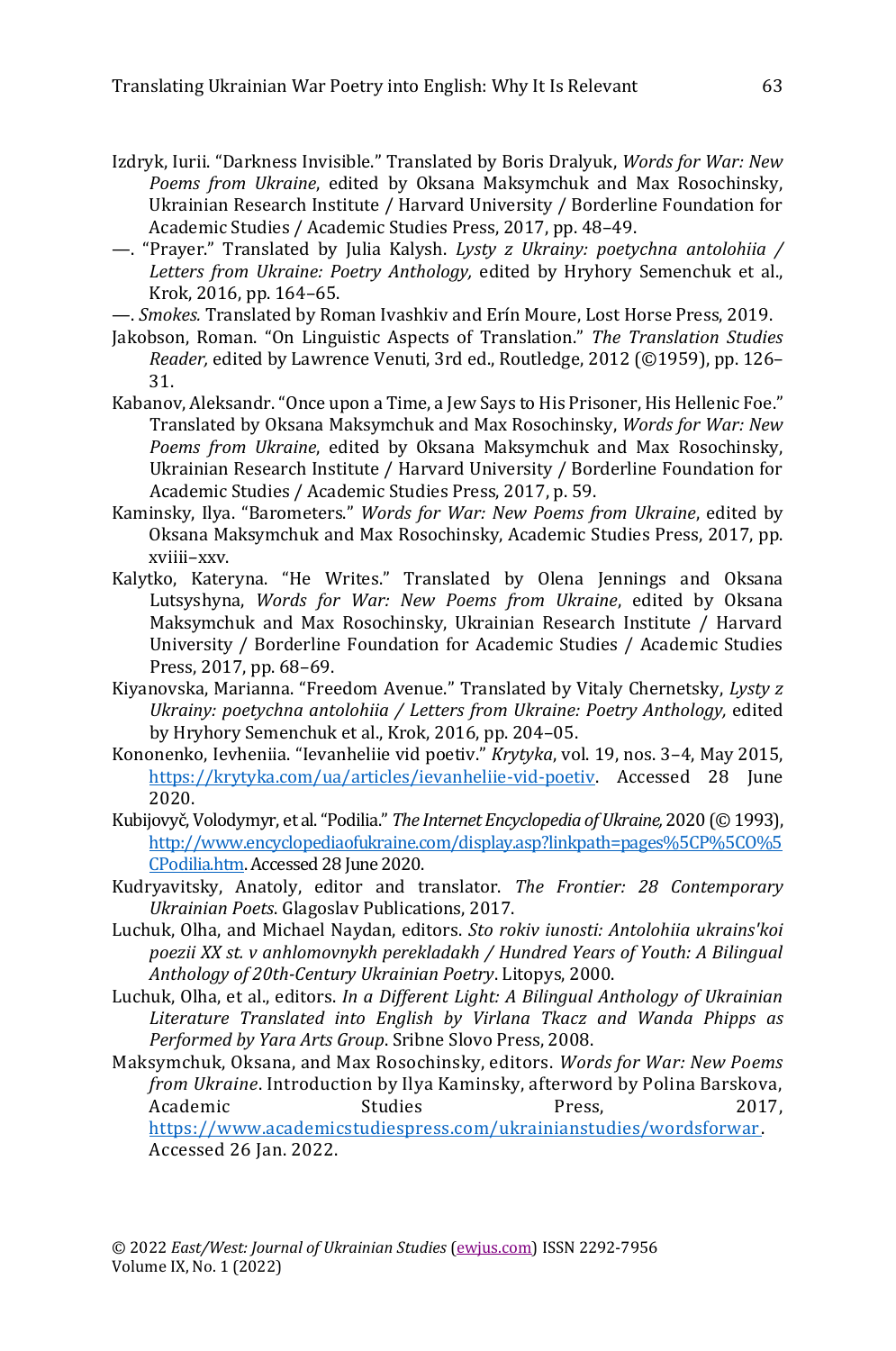- Mayakovsky, Vladimir. "My Soviet Passport." *Sputnik: Digest of the Soviet Press*, translated by Herbert Marshall, no. 12, Dec. 1982, pp. 152–54. *Marxists Internet Archive*, [http://www.marxists.org/history/ussr/art/print](http://www.marxists.org/history/ussr/art/print-media/sputnik/1982/Sputnik-1982-12.pdf)[media/sputnik/1982/Sputnik-1982-12.pdf.](http://www.marxists.org/history/ussr/art/print-media/sputnik/1982/Sputnik-1982-12.pdf) Accessed 5 Sept. 2019.
- Midttun, Hans Petter. "Hybrid War in Ukraine—Predictions for 2019 and Beyond." *Euromaidan Press: News and Views from Ukraine,* 18 April 2019, [http://euromaidanpress.com/2019/04/18/hybrid-war-in-ukraine](http://euromaidanpress.com/2019/04/18/hybrid-war-in-ukraine-predictions-for-2019-and-beyond/)[predictions-for-2019-and-beyond/.](http://euromaidanpress.com/2019/04/18/hybrid-war-in-ukraine-predictions-for-2019-and-beyond/) Accessed 28 June 2020.
- Ministry of Foreign Affairs of Ukraine. "10 Facts You Should Know about Russian Military Aggression against Ukraine." *Ministry of Foreign Affairs of Ukraine*, 19 Dec. 2019. [https://mfa.gov.ua/en/10-facts-you-should-know-about-russian](https://mfa.gov.ua/en/10-facts-you-should-know-about-russian-military-aggression-against-ukraine)[military-aggression-against-ukraine.](https://mfa.gov.ua/en/10-facts-you-should-know-about-russian-military-aggression-against-ukraine) Accessed 27 June 2020.
- "Mochit' v sortire." *Vikipediia*, 15 Aug. 2019, https://ru.wikipedia.org/wiki/Мочить в сортире. Accessed 28 June 2020.
- Nabokov, Vladimir. "Problems of Translation: *Onegin* in English." *The Translation Studies Reader,* edited by Lawrence Venuti, 3rd ed., Routledge, 2012 (©1959), pp. 113–25.
- Naydan, Michael, editor. *Herstories: An Anthology of New Ukrainian Women Prose Writers*. Glagoslav Publications, 2014.
- Neborak, Viktor. "Lili Marleen." Translated by Vitaly Chernetsky, *Lysty z Ukrainy: poetychna antolohiia / Letters from Ukraine: Poetry Anthology,* edited by Hryhory Semenchuk et al., Krok, 2016, p. 369.
- Pavliuc, Nicolae, et al. "Hutsuls." *The Internet Encyclopedia of Ukraine,* 1989, [http://www.encyclopediaofukraine.com/display.asp?linkpath=pages%5CH%5](http://www.encyclopediaofukraine.com/display.asp?linkpath=pages%5CH%5CU%5CHutsuls.htm) [CU%5CHutsuls.htm.](http://www.encyclopediaofukraine.com/display.asp?linkpath=pages%5CH%5CU%5CHutsuls.htm) Accessed 28 June 2020.
- Rewakowicz, Maria. Review of *The White Chalk of Days: The Contemporary Ukrainian Literature Series Anthology,* by Mark Andryczyk, editor, and *Words for War: New Poems from Ukraine,* by Oksana Maksymchuk and Max Rosochinsky, editors. *Slavic Review*, vol. 77, no. 4, Winter 2018, pp. 1025–31.
- —. *Ukraine's Quest for Identity*: *Embracing Cultural Hybridity in Literary Imagination, 1991–2011.* Lexington Books, 2018.
- "Rosiis'ko-ukrains'ka viina v kul'turi." *Wikipedia,* 3 June 2020, [https://uk.wikipedia.org/wiki/Російсько](https://uk.wikipedia.org/wiki/Російсько-українська_війна_в_культурі)-українська війна в культурі. Accessed 28 June 2020.
- Semenchuk, Hryhory, et al., editors. *Lysty z Ukrainy: poetychna antolohiia* / *Letters from Ukraine: Poetry Anthology*. Krok, 2016.
- Shkrumeliak, Mykhailo. *Tlumachnyi slovnyk-dovidnyk Hutsul's'kykh hovirok.*  IFOTsPPK, 2016.
- Spivak, Gayatri Chakravorty. "Can the Subaltern Speak?" *Colonial Discourse and Post-Colonial Theory*, edited by Patrick Williams and Laura Chrisman, Columbia UP, 1992, pp. 66–111.
- "Stikhi o sovetskom pasporte (Maiakovskii)." *Vikiteka*, 25 Dec. 2018, https://ru.wikisource.org/wiki/Стихи о советском паспорте (Маяковский) Accessed 28 June 2020.
- Ukrainka, Lesia. "Why Are My Words Not like Steel Brightly Flashing." Translated by Peter Tempest, *Vona hovoryt',* [https://vonagovoryt.wordpress.com/2017/05/08/god](https://vonagovoryt.wordpress.com/2017/05/08/god-save-lesya-poems-on-english/)[save-lesya-poems-on-english/.](https://vonagovoryt.wordpress.com/2017/05/08/god-save-lesya-poems-on-english/) Accessed 27 June 2020.